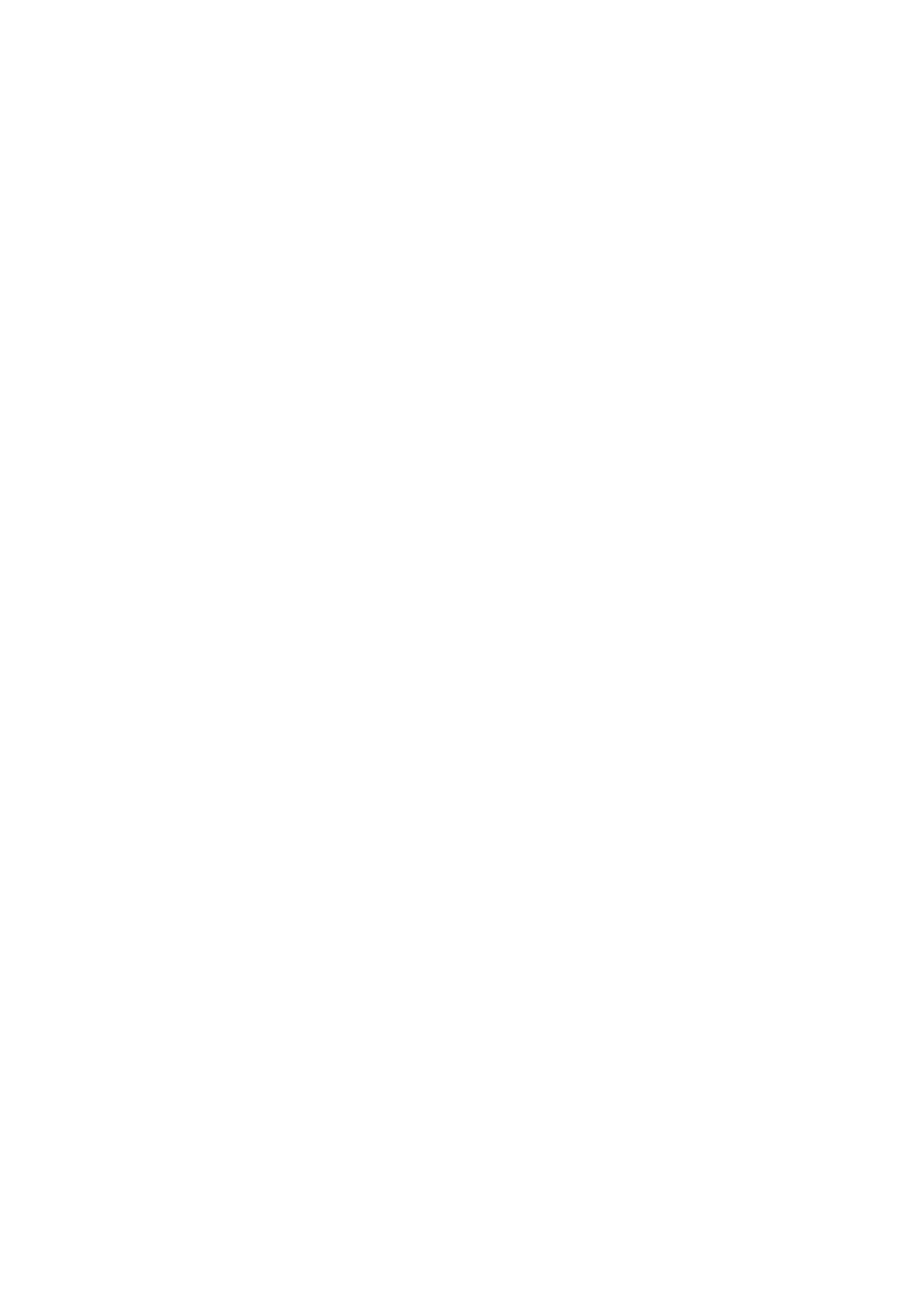# TRANSFIGURATION

CATHAROSE DE PETRI



SECOND EDITION

1995

ROZEKRUIS PERS - HAARLEM - THE NETHERLANDS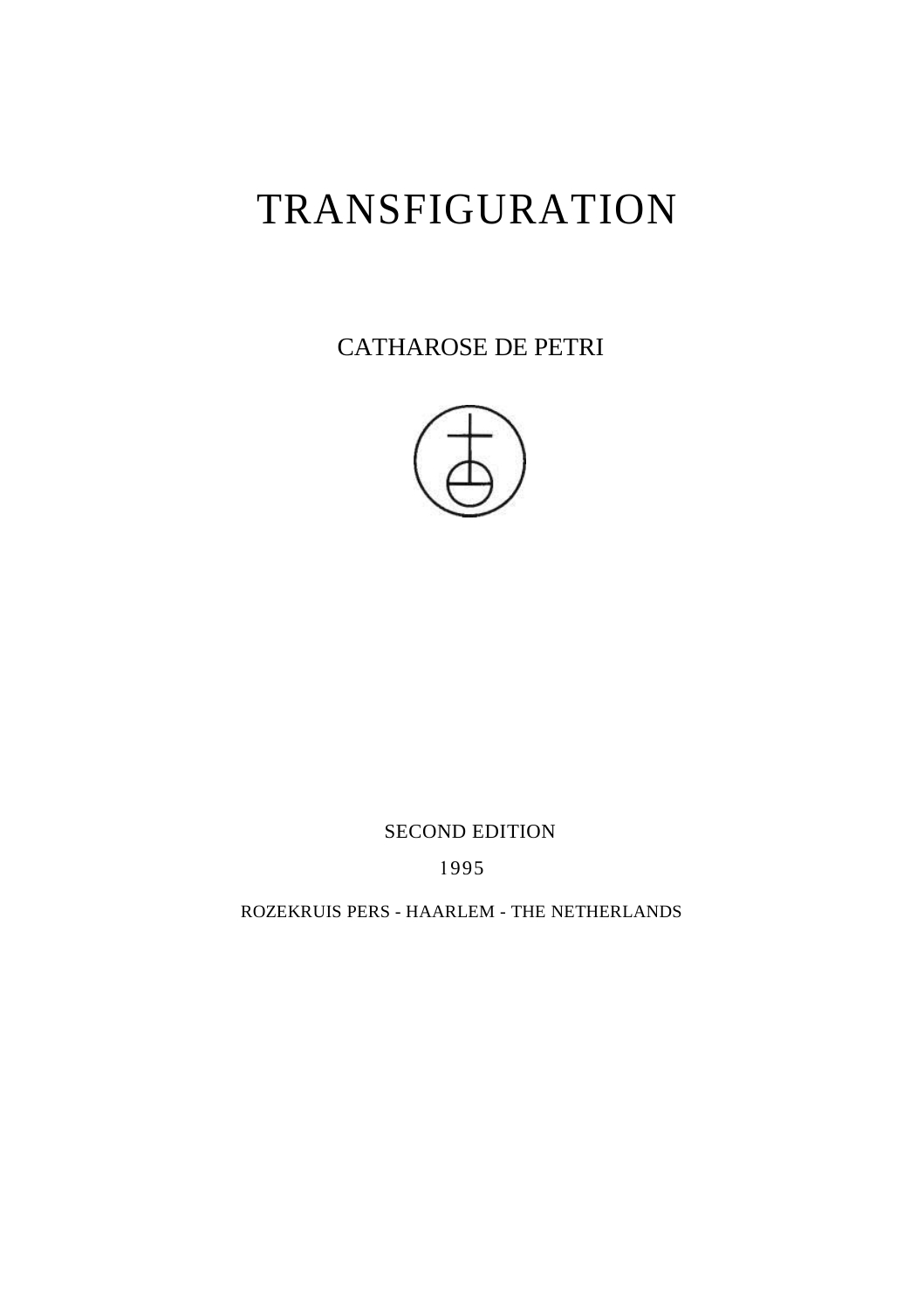International School of the Golden Rosycross Lectorium Rosicrucianum Bakenessergracht 11 — 15, Haarlem The Netherlands

Translated from the 3rd Dutch revised edition 1994 Original title: Transfiguratie, first edition published in The Netherlands in 1958

#### **ISBN 9**789**0 6732 159** 4

Copyright © 1995 Rozekruis Pers:

Haarlem, The Netherlands — London, U.K. — Bakersfield, U.S.A.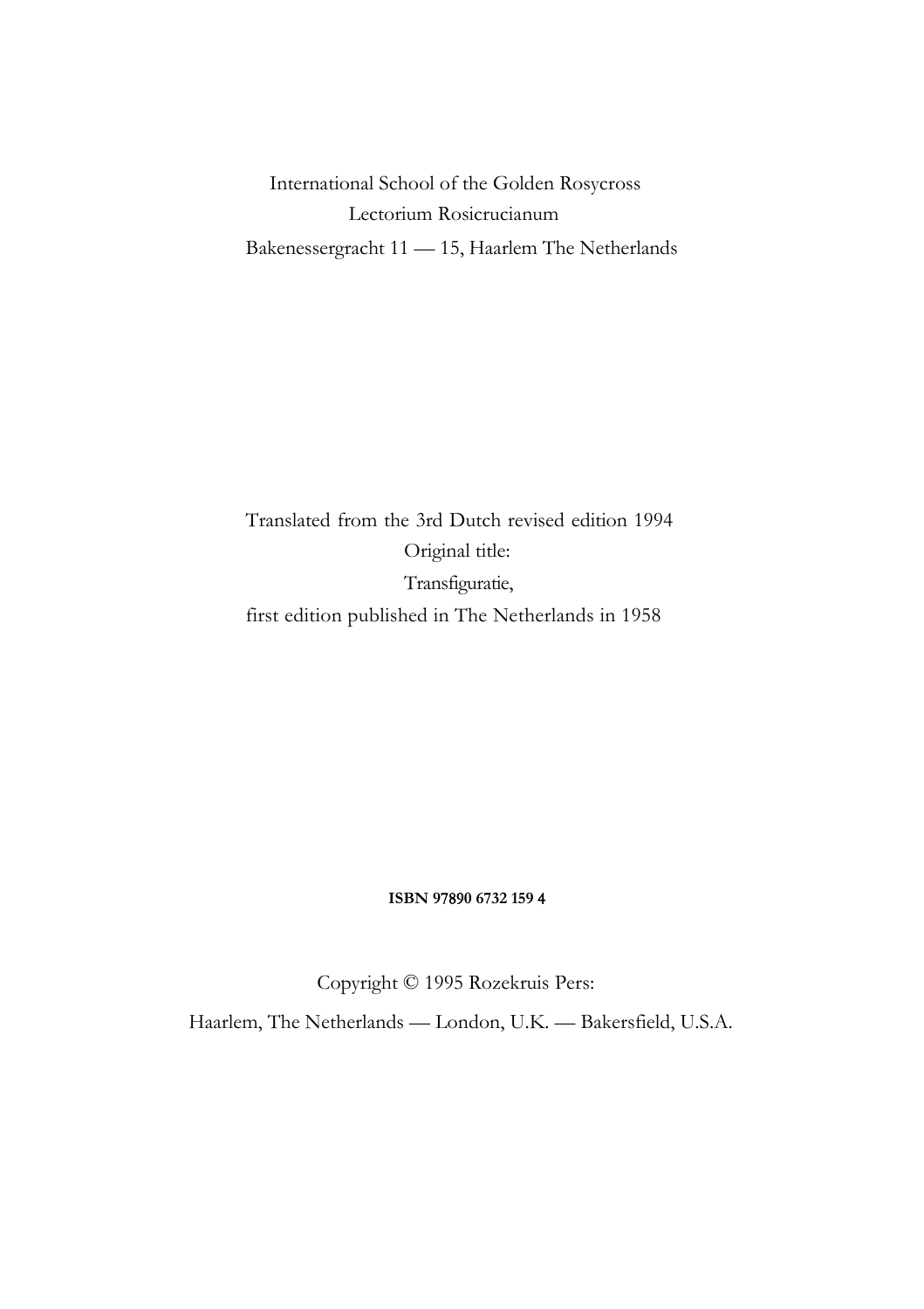### Contents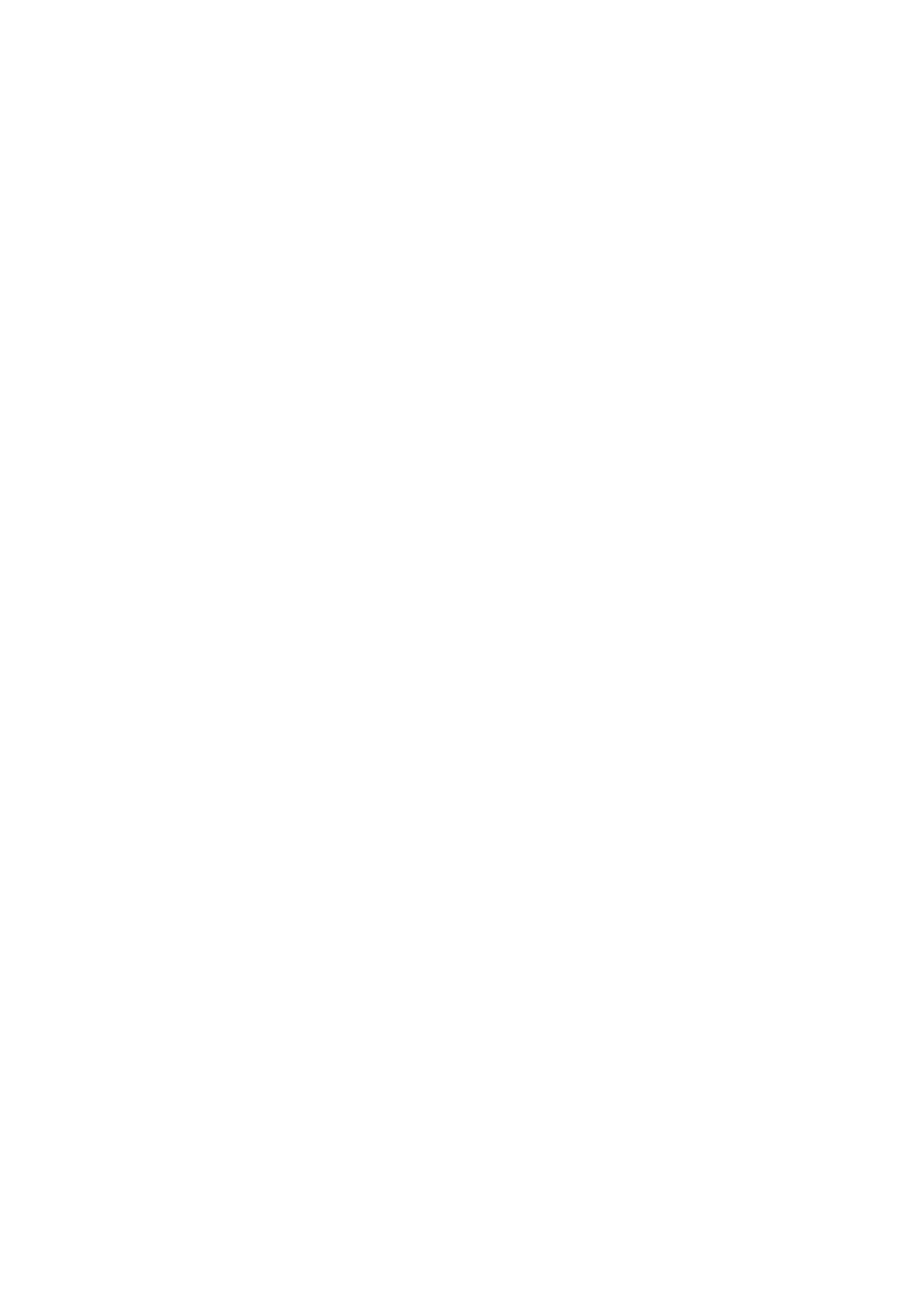#### *Introduction*

This booklet is to provide its readers with:

'a lamp unto the feet that gives its light to everyone', so that, when they study it, they will gain some insight into how a liberating, upward path may be experienced, in and through life in matter.

#### **CATHAROSE DE PETRI**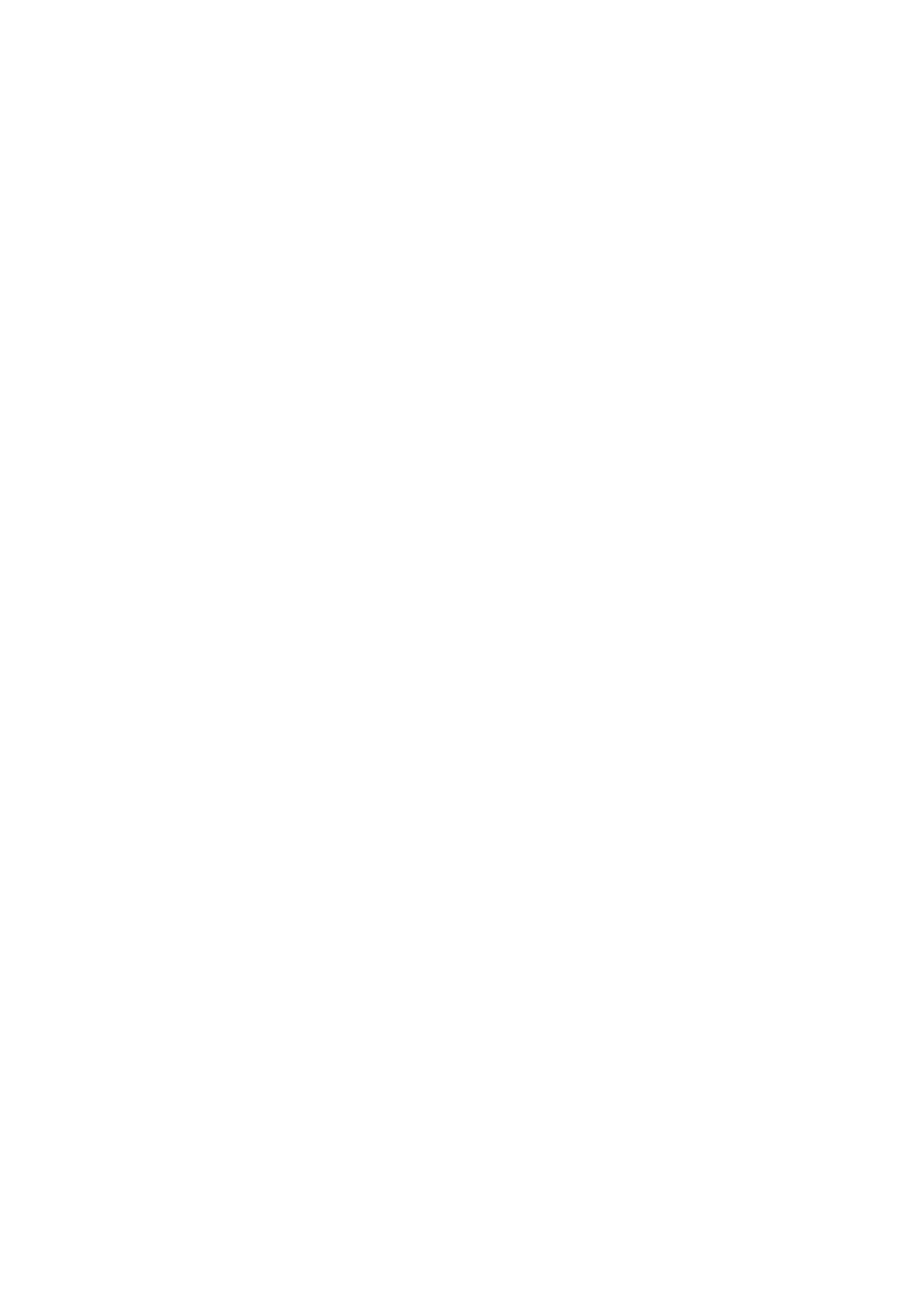#### *Transfiguration*

Transfiguration is a gnostic method of accomplishing the endura, which is the process of completely replacing the mortal, separative, earth-born human being with the original, immortal, divine being, the true Spirit-Human-Being intended by the divine plan of creation.

It could be that some people cannot help feeling a sense of disappointment at this statement, because in a little corner of their minds they still harbour the thought that, through transfiguration, they might somehow be able to preserve their own selves. This is because they put their own interpretation on the words of Jesus the Lord, which they think mean: He who is willing to lose his life through the endura shall keep it through transfiguration. However, since transfiguration and the endura go hand in hand, what will be kept according to Jesus' words cannot possibly involve any aspect of the dialectical being.

Nevertheless, the endura does not mean simply being dead, as seen from the viewpoint of nature. The dialectical ego, as the personality-system's centre of consciousness, may be dissolved and gone, while the candidate's old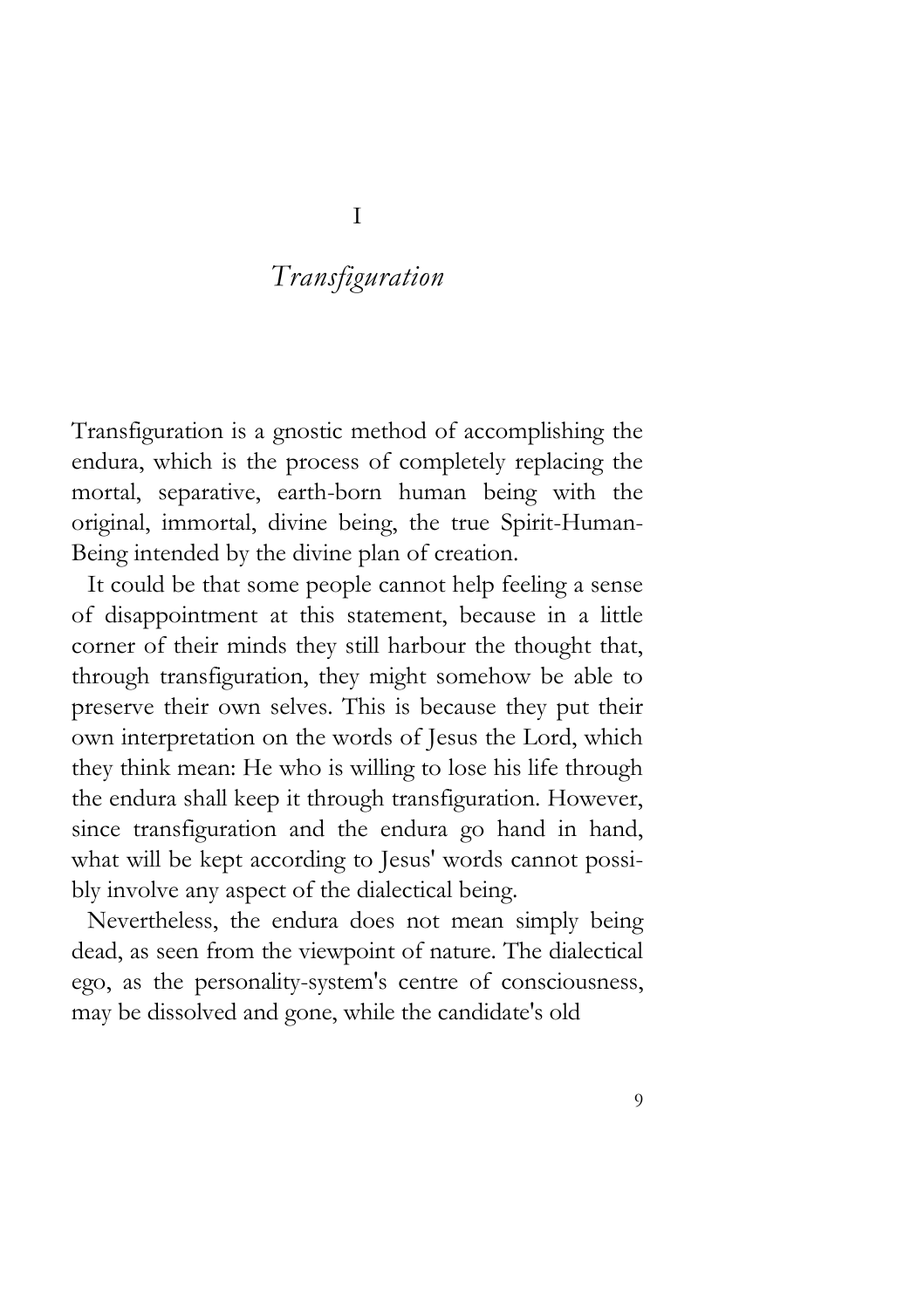physical vehicle is still alive. Disintegration of matter, the dissolution of the personality-system, can occur later, preferably much later. For it is very useful to be able to go on using the old personality in the service of the holy work, to fish people out of the sea of life in the nature of death.

No, the endura is the process of calling the soul to life, and entrusting it with the guidance and government of one's entire state of being, neither wanting nor being able to do anything else than to accept this leadership unconditionally.

In this way, the candidate becomes like Paul, for he enters the state in which he can say: 'It is no longer I who live, but Christ who lives within me: By saying this, the candidate does not mean that within his I of nature some kind of a Christ-aspect is hidden, but he is referring to the soul that has been awakened and reborn in his microcosm.

Not a single vestige of the dialectical consciousness can be preserved on this path. Eventually, only the life of the old personality-system remains, and it is maintained for as long as is possible and necessary under the guidance of the reborn soul. This situation is reflected in the gospel story of John the Baptist and Jesus the Lord who exist for a long time as two separate beings, until the former has completed the task allotted to his personality. So we can see now that what is `kept' is the soul, which remains eternally alive in what Lao Tzu calls 'Tao'.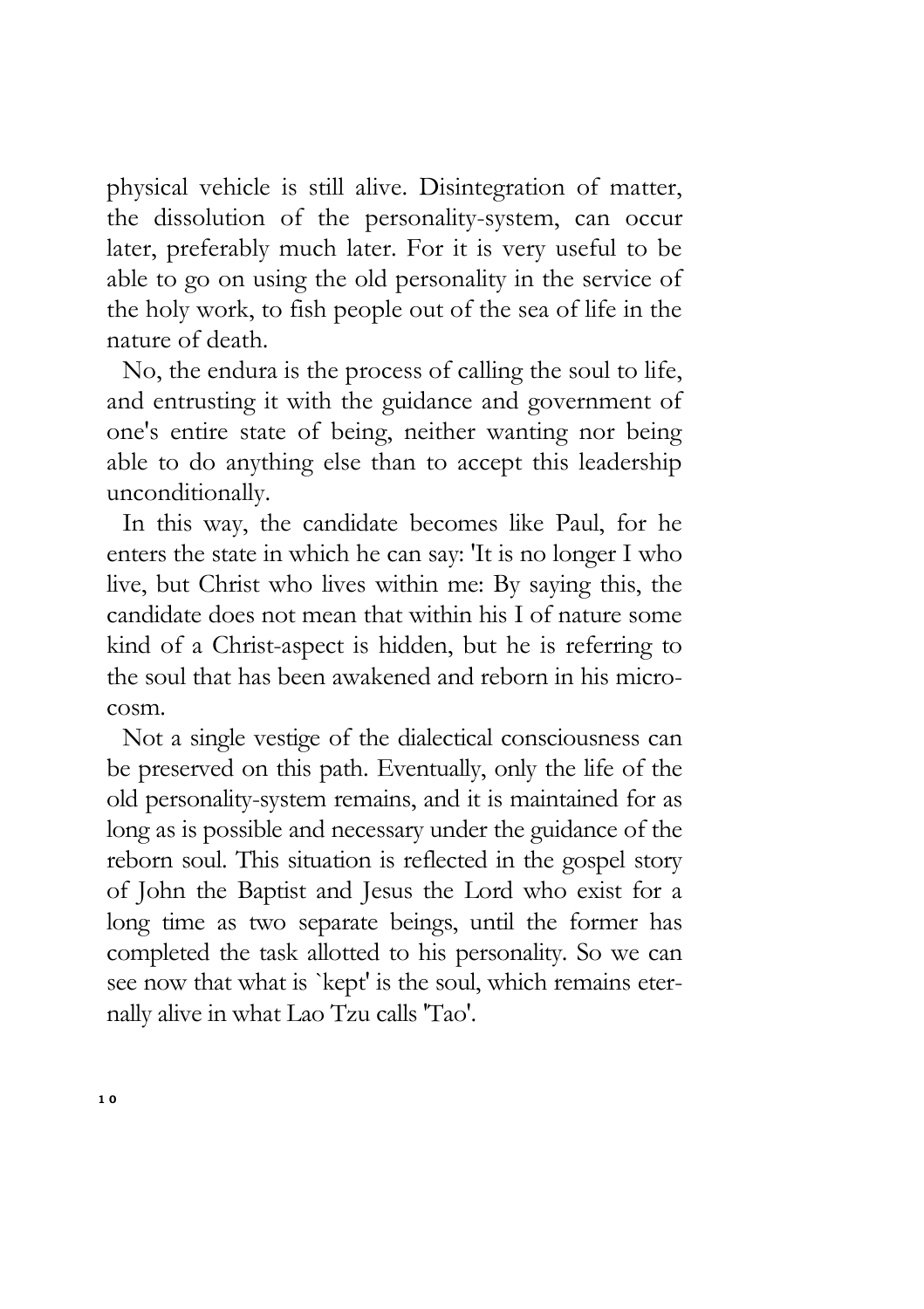But if, in Jesus' words, there is something to be 'kept, then it follows that, conversely, this something can also be lost. 'He who is willing to lose his life for My sake shall keep it: These words imply that if one remains unwilling to follow that path, then the life-process will operate in reverse, in a fatal sense. Then it will be: He who wishes to keep his life (in the ordinary sense), shall lose it.

So it is possible for a microcosm to be denatured if, in the end, it proves unwilling to walk the path of soulliberation. The sevenfold atom of the Lotus will then be detached from the microcosm, which will be dismantled and all its components returned to their source.

So the path of the endura through transfiguration is a logical, natural and noble path, and the only way of lifting the curse of our existence and reaching a reliable solution to the human problem.

If we stress this point it is because, throughout the ages, the path of the Gnosis has always been discredited as a very unnatural one. But following the path to which we are called by God can never be unnatural, even though appearances may often point to the contrary.

Only think of the processes of metabolism, so widely understood nowadays. It has been proved that every cell in our bodies is periodically replaced. The body's entire structure is renewed every seven years, and by the time one cycle of renewal has come to an end, another one has already begun. This metabolic process gradually slows down as we advance in years and our vitality decreases,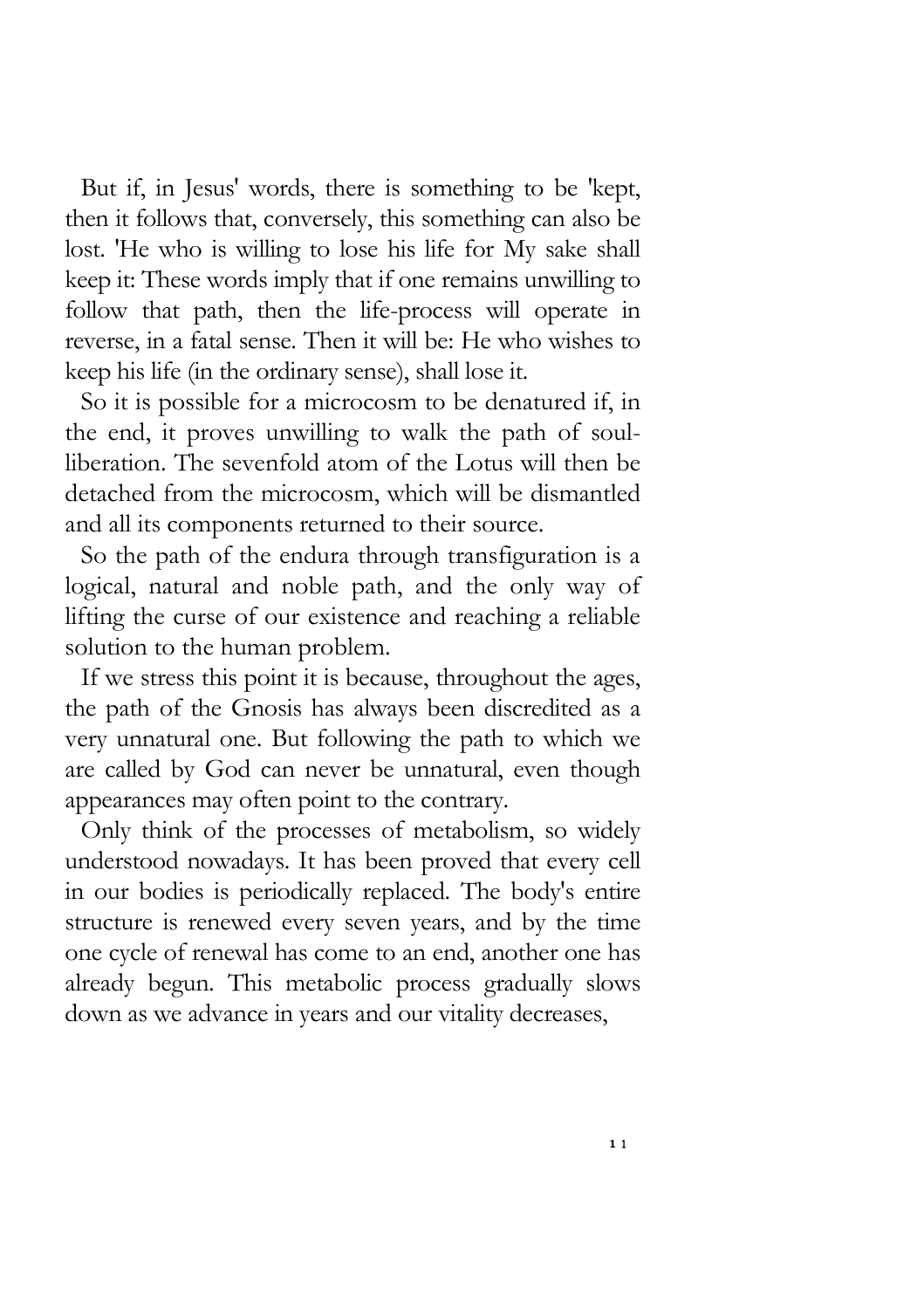until sclerosis and other forms of degeneration set in. Inevitably the time arrives when the mechanism definitely ceases to work and the metabolism reaches its inevitable end. The result is zero, absolutely zero, so it goes without saying that there is no question of this kind of death ending in victory.

How different it is, though, if one fulfils the endura through transfiguration! This process, too, affects the metabolism, but then in quite a different way. Through transfiguration, all the atoms and cells of the personality-system are changed and charged with Mercury-power, the power needed to become an immortal human being. Through this metabolism the dialectical personality gradually loses its natureborn character and the whole being is transformed. The Mercury-power is concentrated mainly in the head sanctuary, where it modifies practically all the organs of the brain, resulting in a new faculty of consciousness.

This transformation goes on unfolding with extraordinary potency until, at its peak, almost everything that typifies the dialectical self has disappeared. It has lost its hold on the microcosm. It can no longer maintain itself. It has been neutralised.

At the same moment, the fiery body of the soulbeing is set free, as if driven by a mighty fire. In this way, as a result of the new process of metabolism, the pilgrim loses the distinctive aspects of his dialectical self and, at the same time, his true self is reborn. Then, having fulfilled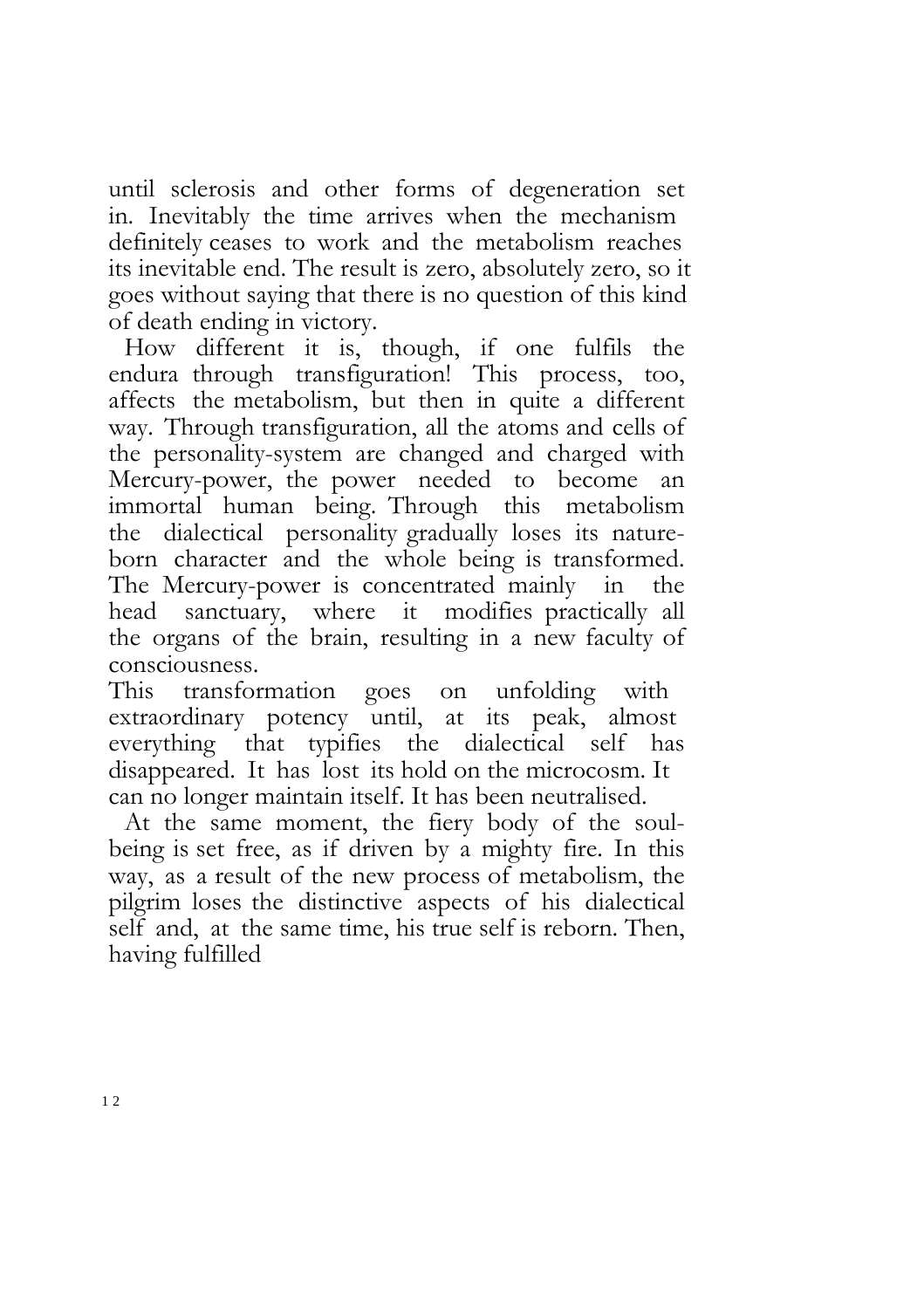his task, the pilgrim can depart as a genuine servant in a death that has brought the one true life.

And that is why we are asking you to come with us on this path that leads upwards to a certain victory.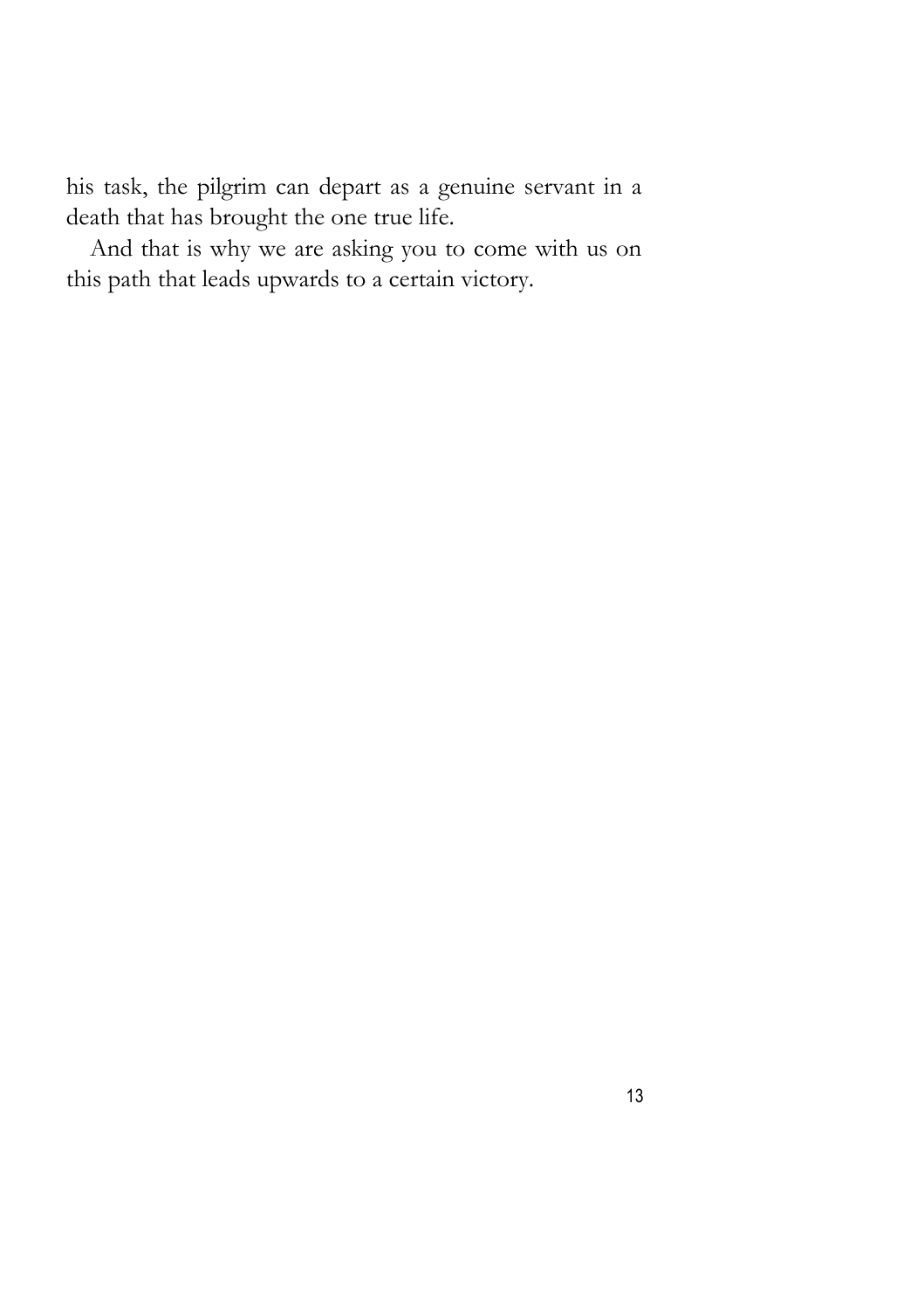#### *The Sleep of the Body*

'The sleep of the body is the soberness of the soul, the closing of the eyes is true vision'. *Hermes Trismegistus* 

Because of the many obstacles that hinder your progress on the path, and because of the extent to which it can help deepen and clarify your insight into how to remove them, we would like to introduce you to an ancient wisdom whose origin is lost in the mists of time. It is the Upanishadic wisdom, which is closely related to the wisdom of Hermes, and dates back to a time even before the Hindu peoples invaded the lands of the Indus.

The word `Upanishad' means 'the unveiling of hidden spiritual knowledge so that ignorance may be overcome'. This implies that those who wish to read and understand the Upanishads need a key that will open up what is hidden. And what else could this key be than the soul, the possession of a new soul-quality? So the wisdom of the Upanishads is intended only for those who are standing on the path to soul-birth and who seek to neutralise the obstacles they meet on the way.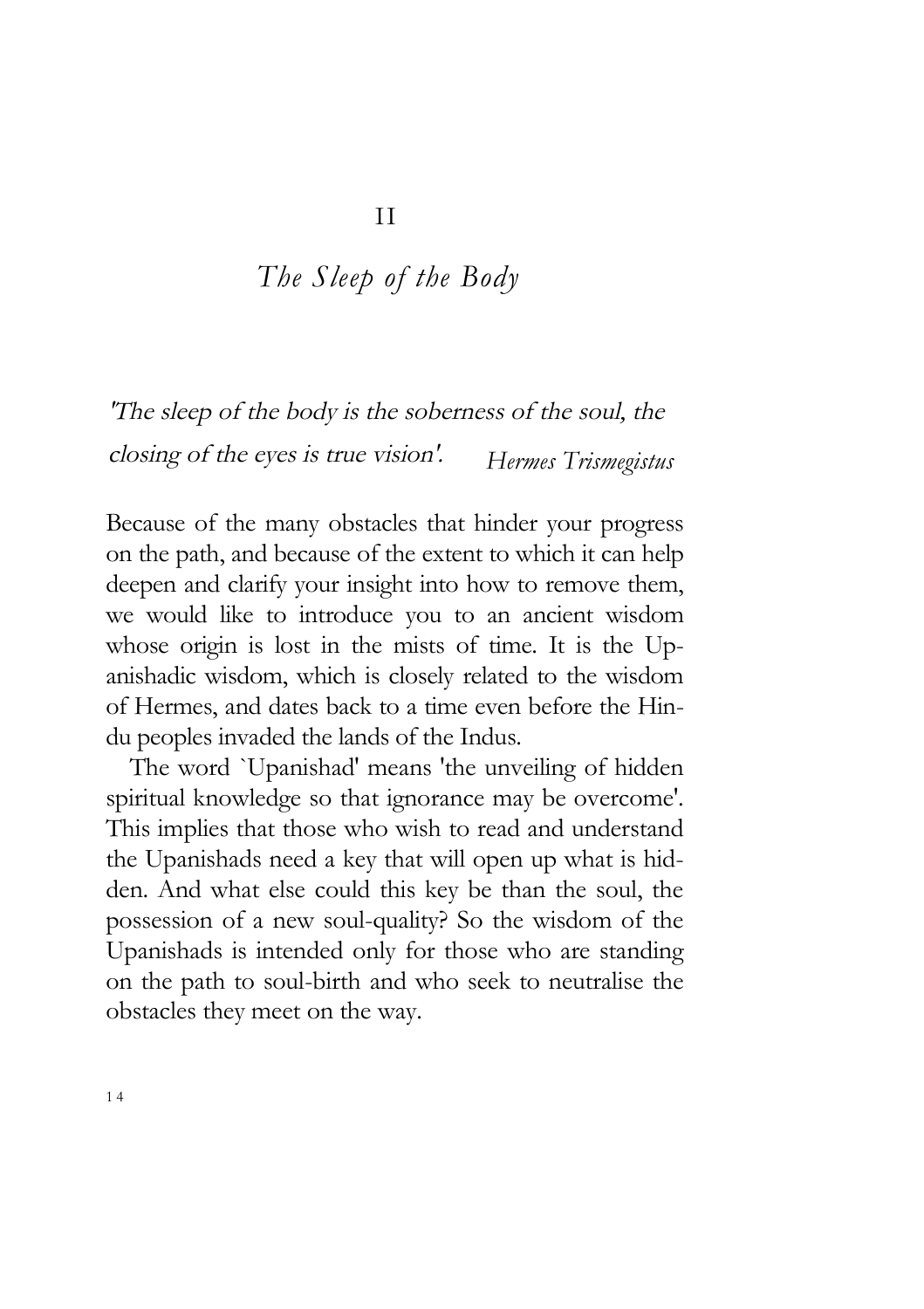Here is a brief extract from one of the most powerful Upanishads:

`Having delighted himself in the waking-state of the soul, and having seen good and evil, he hastens back to the point of entry and beginning, to the dream-life.

An eagle circles aloft until he becomes weary; then he folds his wings and sinks down into his nest. Even so does the soul-being hasten back to the state in which, asleep, he feeds desires no longer and sees no more dreams.

The human being has veins called `hits; gossamer-fine as a hair divided a thousandfold. These are filled with white and blue and yellow and green and red. If it seems to him that someone is trying to kill him, or that he is likely to be overpowered, or that he is being pursued by an elephant, or that he is falling down a precipice, then he perceives things thus because he is imagining, in his ignorance, that he is himself some terror that he saw when he was awake.

Only when he imagines that he stands in unassailable divinity is he truly in his highest world. Then he is pursued neither by good nor by evil, for he has passed beyond all the sorrows of the heart. He has passed beyond seeing and although, in that state, he does not see, yet nevertheless he sees truly, for there is no cessation of the seeing of the seer, because of his imperishability.'

The pupil who has advanced in the gnostic mysteries to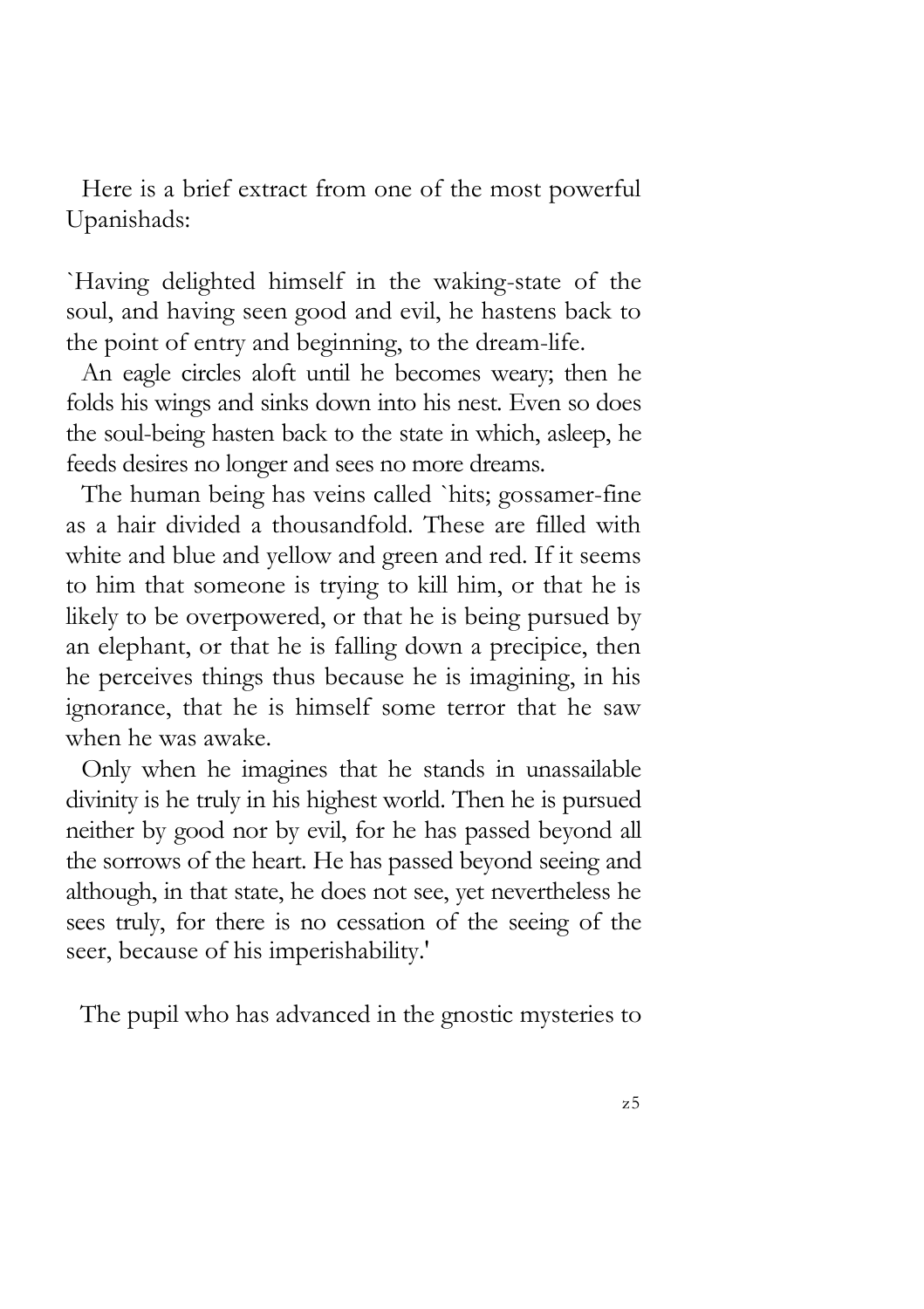the point where the new soul-state has been reborn has become a dual being. On the one hand he is a soul-being, and on the other he still exists in the state of his natural birth. Such a pupil needs to know how to reap the benefits of that state of being, for his soul-state gives him the power to escape completely from the dangers connected with the turbulence of his nerve-ether. For the mercy granted to the soul-born one is that the sleep of his body can become the waking-state of his soul.

The soul-born person who devotes himself, in total surrender, to the Living Body of the Gnosis, will certainly be able to spend the greater part of the night in the new astral field of the School, which is 'his highest world'. In the serenity of that field the soul-born human being absorbs the knowledge and strength he will need to walk his path and accomplish his task when, a few hours later, he has to return to his delusive existence in the nature of death, wrapped and confined in his nature-born cloak.

The purpose of the soul's nightly sojourn in the new astral field of the School, in the Golden Head of the Living Body, is to familiarise it with the great delusion and confusion it will experience during the coming hours of physical wakefulness. It is to enable the soul to study these things from an objective point of view, so that it will no longer be victimised by them.

So the conditions of life are completely reversed for the soul-born person: the soberness of the soul, the wakingstate of the soul, becomes his waking life, while everyday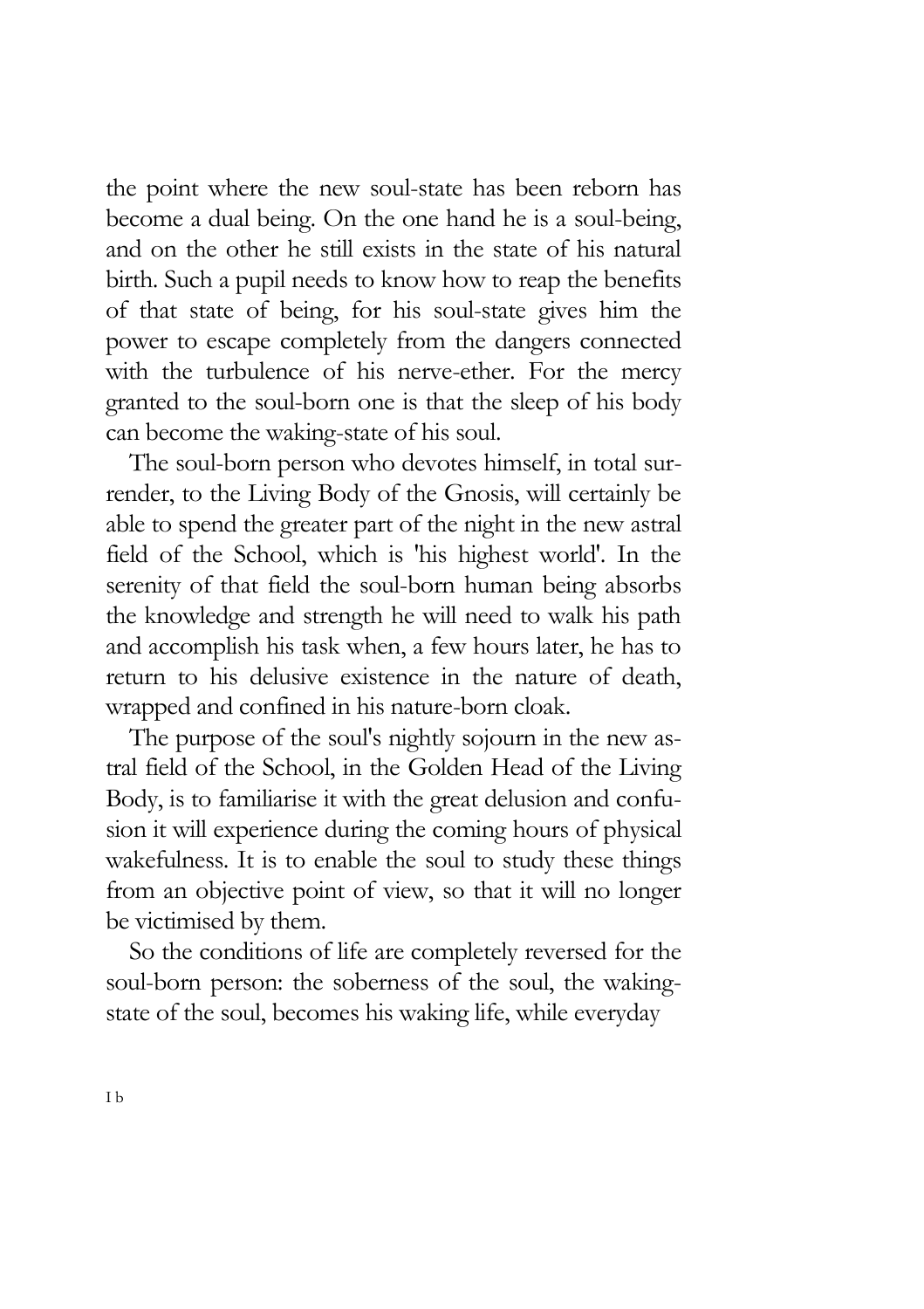life in the body becomes his dream-life. That is why it is said in the Upanishads:

`Having delighted himself in the waking-state of the soul, and having seen good and evil, he hastens back to the point of entry and beginning, to the dream-life, [the daily sojourn in the body]

And just like the eagle yearning for its nest, so the soul, too, longs for a speedy return to its true resting place. But this return of the soul to its true home depends on the extent to which it is able to function in the body of delusion.

On its return to the body of delusion, the soul is immediately confronted in the most intimate way with the nerve-ether, with the `archaeus', the karmic currents in the nerve-fluid. For the soul descends into the natureborn body via one of the cranial nerves and, in the fully awakened state, it occupies a central position in the head and heart sanctuaries. So it would be difficult to imagine a closer contact between the soul and the archaeus.

Hence the words: The human being has veins called `hits; gossamer-fine as a hair divided a thousandfold. These are filled with white and blue and yellow and green and red'. For the nerve-ether shows all the colours of the spectrum, depending on the quality of the emotions, thoughts, desires and activities of the will. And generally one of the colours predominates, as an original karmic accent.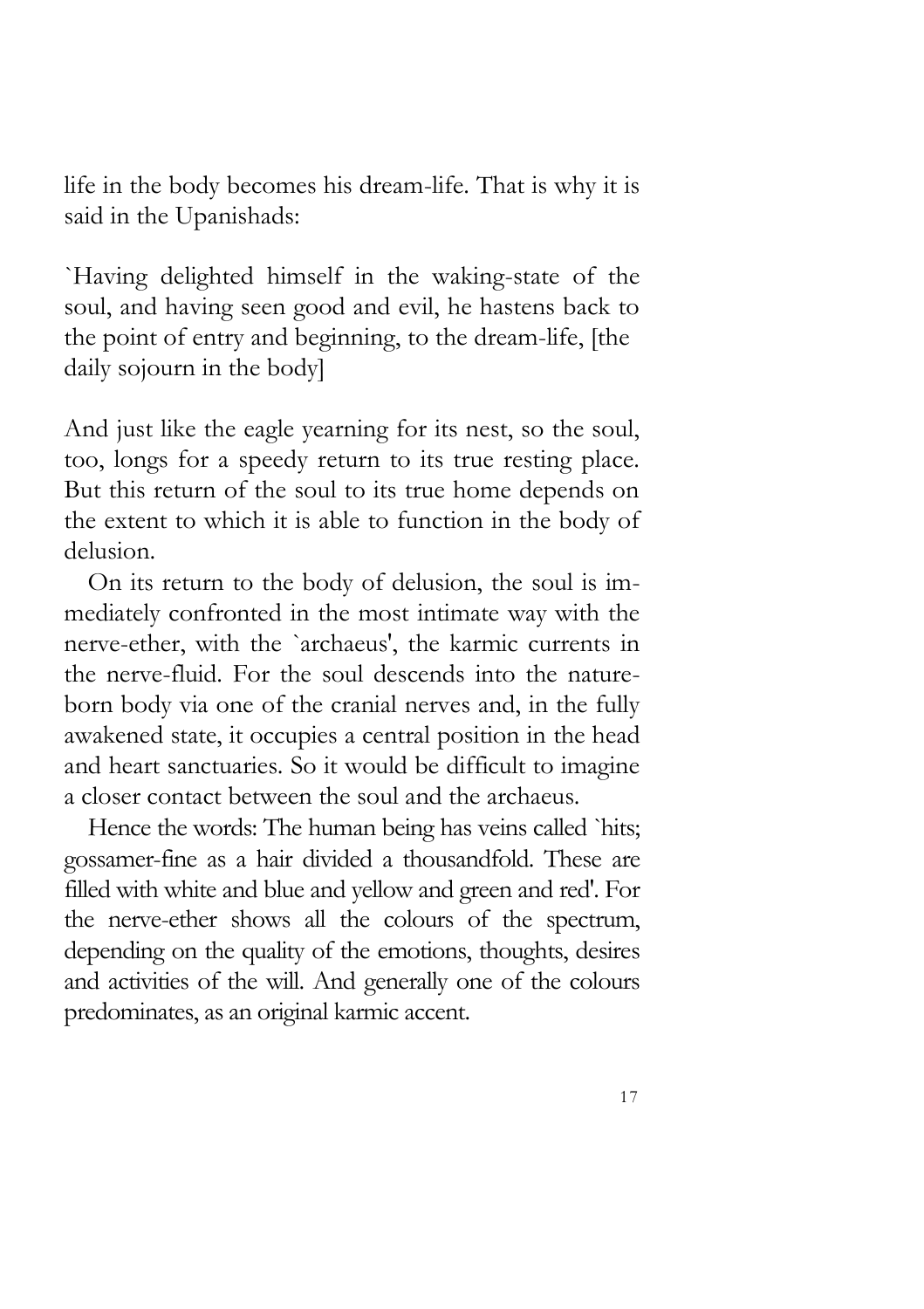Into this sea of nerve-ether, into this pool of the past, the soul descends every morning on waking. Is it any wonder, then, that people in whom the soul is weak or absent are completely at the mercy of their nerve-ether? What a mercy it is that every day the soul-born person is granted a new opportunity to escape all dangers.

Let us explain, then, how this opportunity is given to every dedicated, soul-born pupil. During the night, when the nature-born body is asleep, the souls of such pupils are permitted to spend a certain amount of time, which may be longer or shorter, in the highest aspect of the Living Body, the Golden Head.

To understand what happens there you will need to know what the soul really is. Usually, we say that the soul is the awakened rose of the heart. However, while these words are good enough to serve as an indication, they should not be regarded as a definition.

The rose, or the primordial atom, is the latent principle of the true, original human being that slumbers in the heart of every microcosm. So it is logical that the rose will be sevenfold; it will possess seven aspects and seven basic, fundamental needs. Hence the Living Body of a gnostic Brotherhood, of a gnostic mystery school, will also need to have seven aspects, corresponding to the seven material aspects of the soul-world. Because, if the rose is to bloom, it must be nourished in a sevenfold way.

Once the rose-bud within you has opened its petals in the warming radiance of the Living Body's three ideation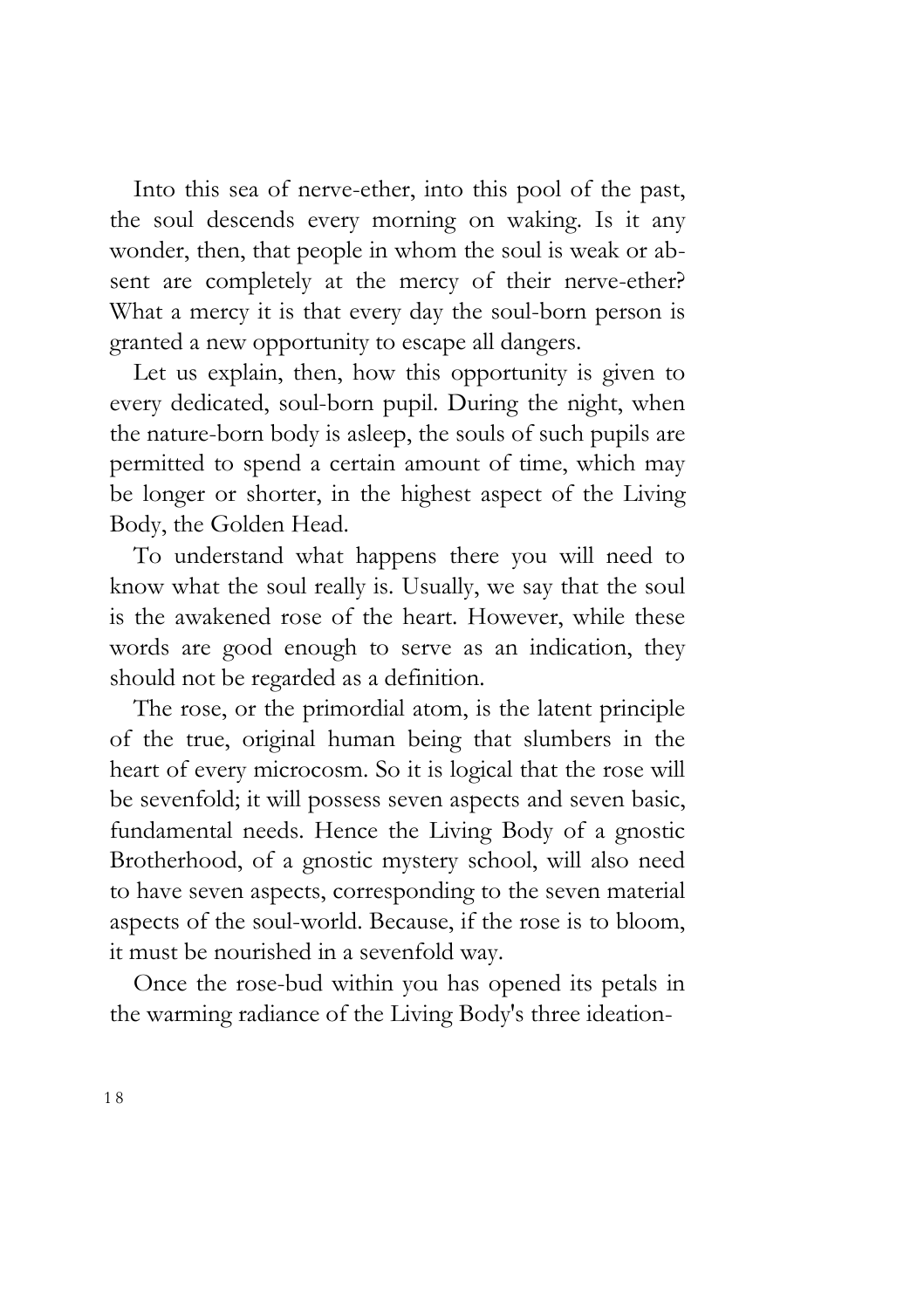energies, it will also need to be nourished with the four other foods: the pure thought substance, the pure astral substance, the original ethers and even the substance of the universal plane.

If it is possible to charge the soul in this sevenfold way, the further manifestation of the soul-vehicle will cause no problems. It will be merely a matter of time, and — as you should keep clearly in mind — a matter of neutralising the resistance of the archaeus.

So do realise what a tremendous mercy it is that you have been permitted to enter such a Living Body, and understand why, time and time again, you are advised to dedicate yourself to that Living Body in total surrender. Even a child could see that this is essential.

Only if there is total harmony and unification between the rose of the soul and the Living Body will the soul's magnetic seeking and the Golden Head's magnetic attraction create the conditions necessary for the soul to be able to spend some time each night in the inner sanctuary of the School. The gates of this sanctuary are wide open to all of you; anyone who fulfils the conditions may enter.

Now we can go into what happens during the soul's nightly sojourn in the Golden Head.

When the soul enters the inner sanctuary of the School it remains connected to the nature-born system and the microcosm by means of a fluidic thread. Whilst respiring in its own soul-world, the soul receives through that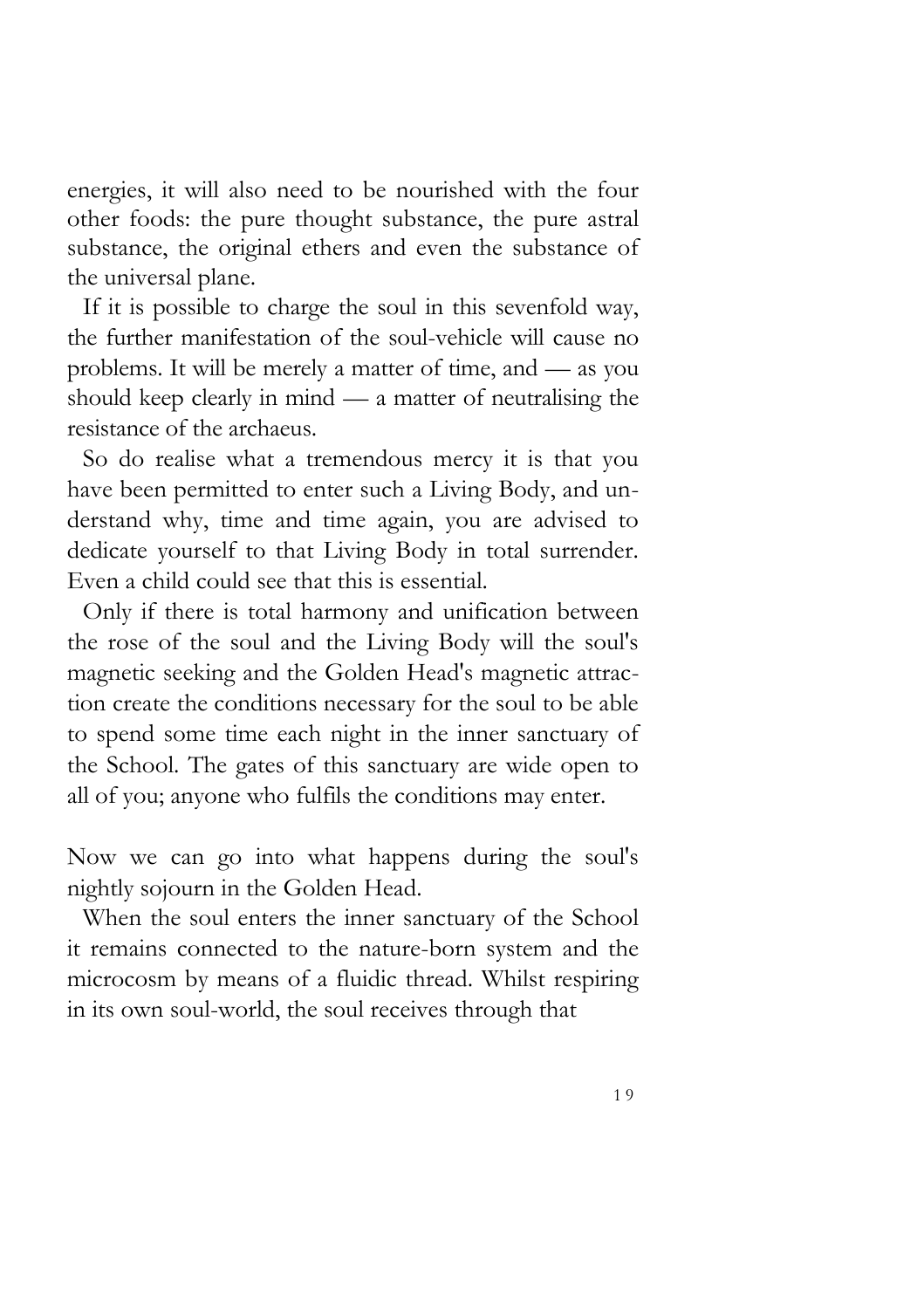thread a panoramic image of the life-state of the natureborn person with whom it is connected. It sees the problems, the various situations in which the person is involved, the quality of his archaeus, and so on.

This information is of great importance and interest to the soul, since it is the soul that will have to guide and help the nature-born personality along the path of transfiguration, provided, of course, that the personality turns over the guidance of his life to it. Then the entire system will eventually be enabled to bring the way of the cross to a good end.

And now we are going to say something to which we want you to listen very carefully indeed. If the pupil has allowed the state of peace to fill his archaeus; if he has descended into the silence, then the time will come when the soul can exercise a strong guidance over him, despite the fact that during daytime it lies immersed in his nature-born personality.

The signature of mortal life is delusion, unreality, and it will keep on victimising the pupil as long as his soul has not yet been set free.

That is why the Upanishads talk about how it seems as if people try to kill him, or that he is being pursued by an elephant, or that he is falling down a precipice. He thinks he is awake, but in fact he is in a state of delusion, and that is why he imagines that he is undergoing all these terrors.

But if a person lets himself be guided and prompted by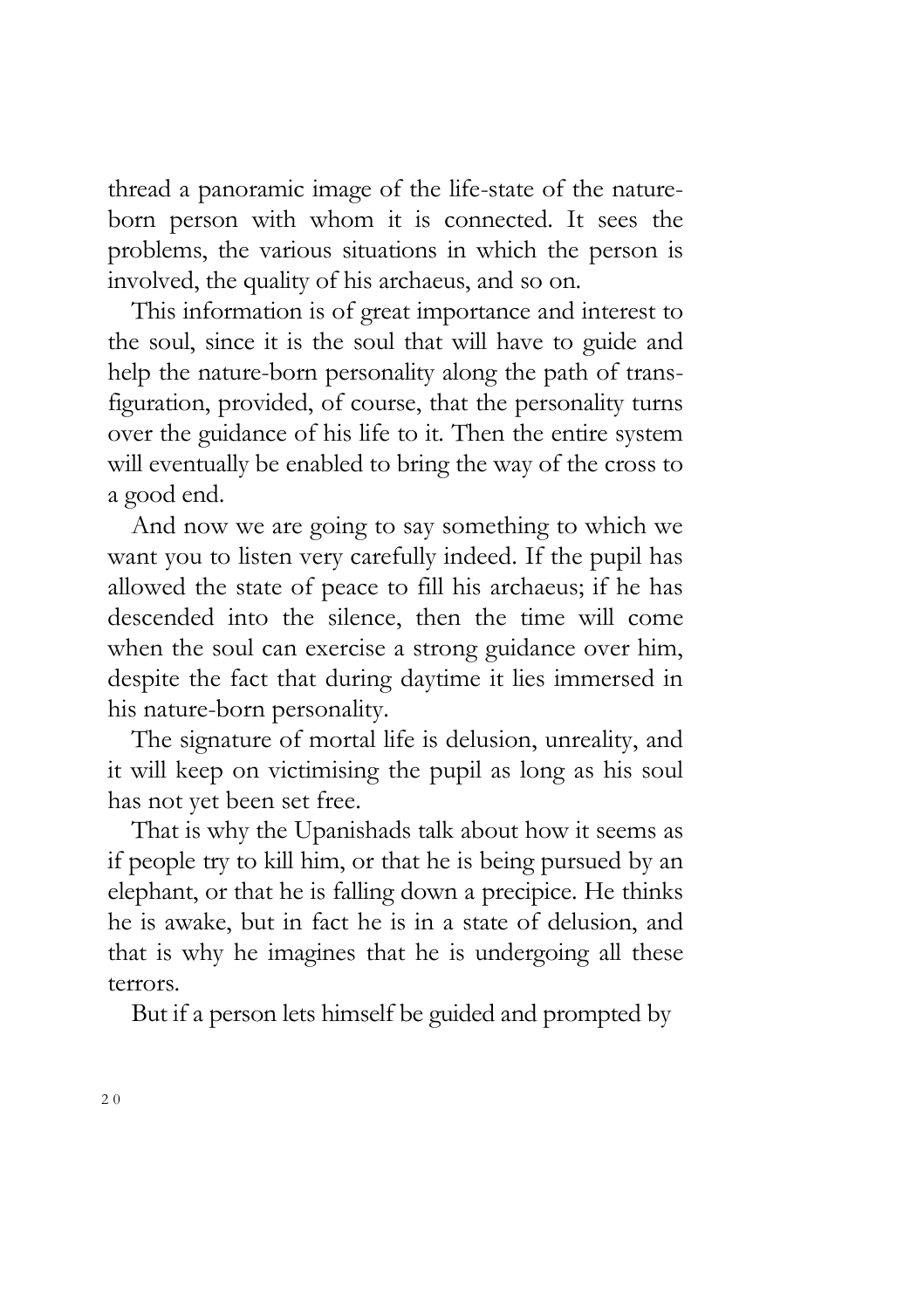the soul, he will go his way from the cradle to the grave in the absolute conviction that `nothing can happen to me without the will of my heavenly Father', or, to put it in the words of the Upanishads, `I stand in unassailable divinity'. Then, wherever he may find himself, and whatever his predicament, he will always be living, quite literally, in the world of the liberating life.

Then good and evil will follow him no more, because he has risen above all the sorrows of the heart. He has overcome death, for there is no cessation of the seeing of the seer, because of the imperishability of the all irradiating, all pervading, all conquering soul.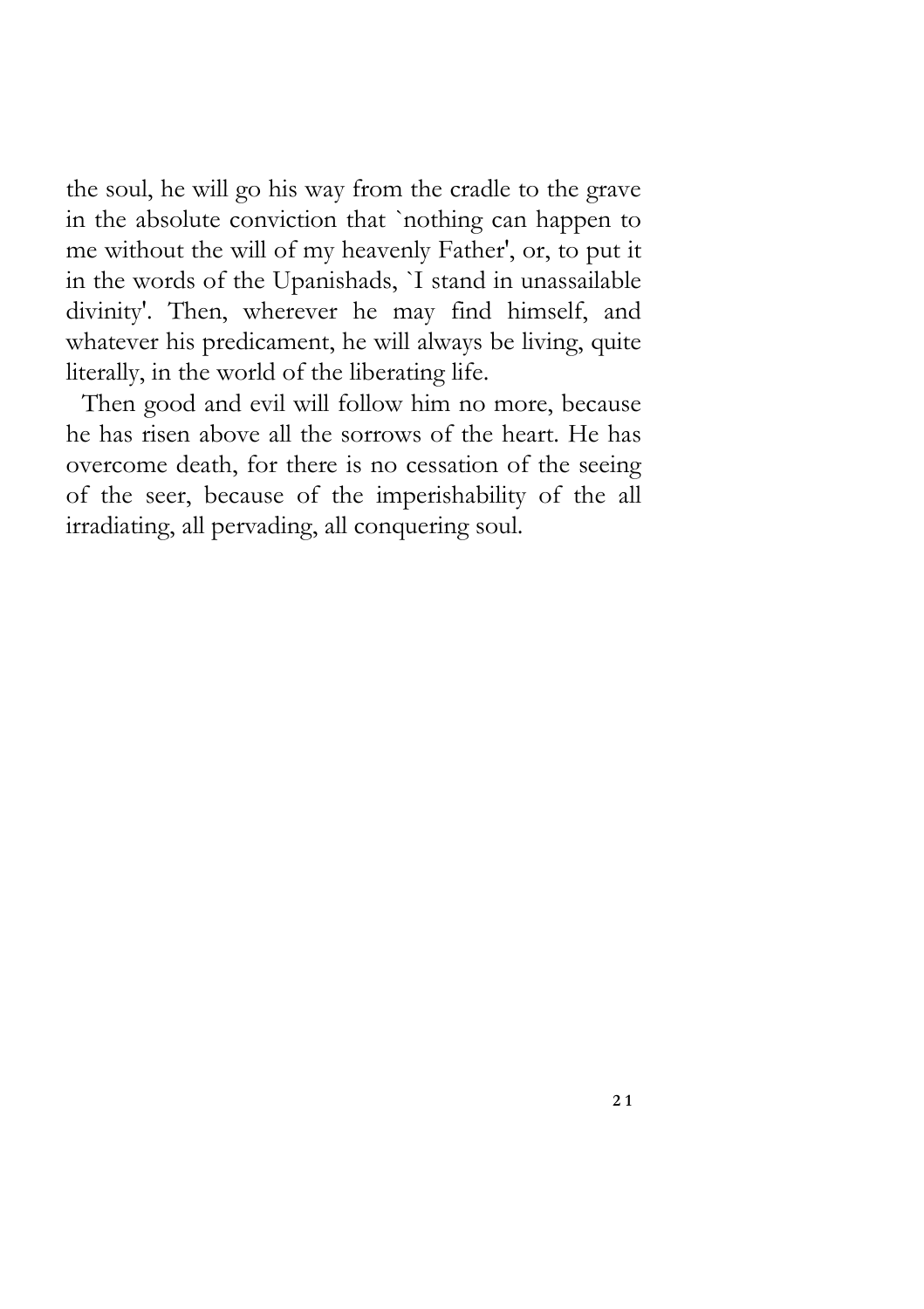#### *The Celestial Realm*

Have you ever thought about what a tremendous influence can emanate from a Spiritual School; an influence that can affect the whole of the world and mankind?

A mystery school is designed specifically for people who really want to walk the path and who, together, wish to form God's people. However, the Spiritual School also fulfils another function for, by means of its third magnetic field, it exerts a decisive influence on the whole of human existence. This aspect of the Brotherhood's tremendous work of liberation should never be underestimated. We are often so absorbed in the primary aim of the process of liberation that we tend to forget the wider aspects of the School's helping work.

The influences and effects of the third magnetic field are often discussed in the School, but there is much more that could be said about its full implications and side-effects.

Did you know that by applying the method of not-doing, by practising all aspects of self-surrender, you are living and acting in an extremely revolutionary way with respect to the whole dialectical nature-order? And did you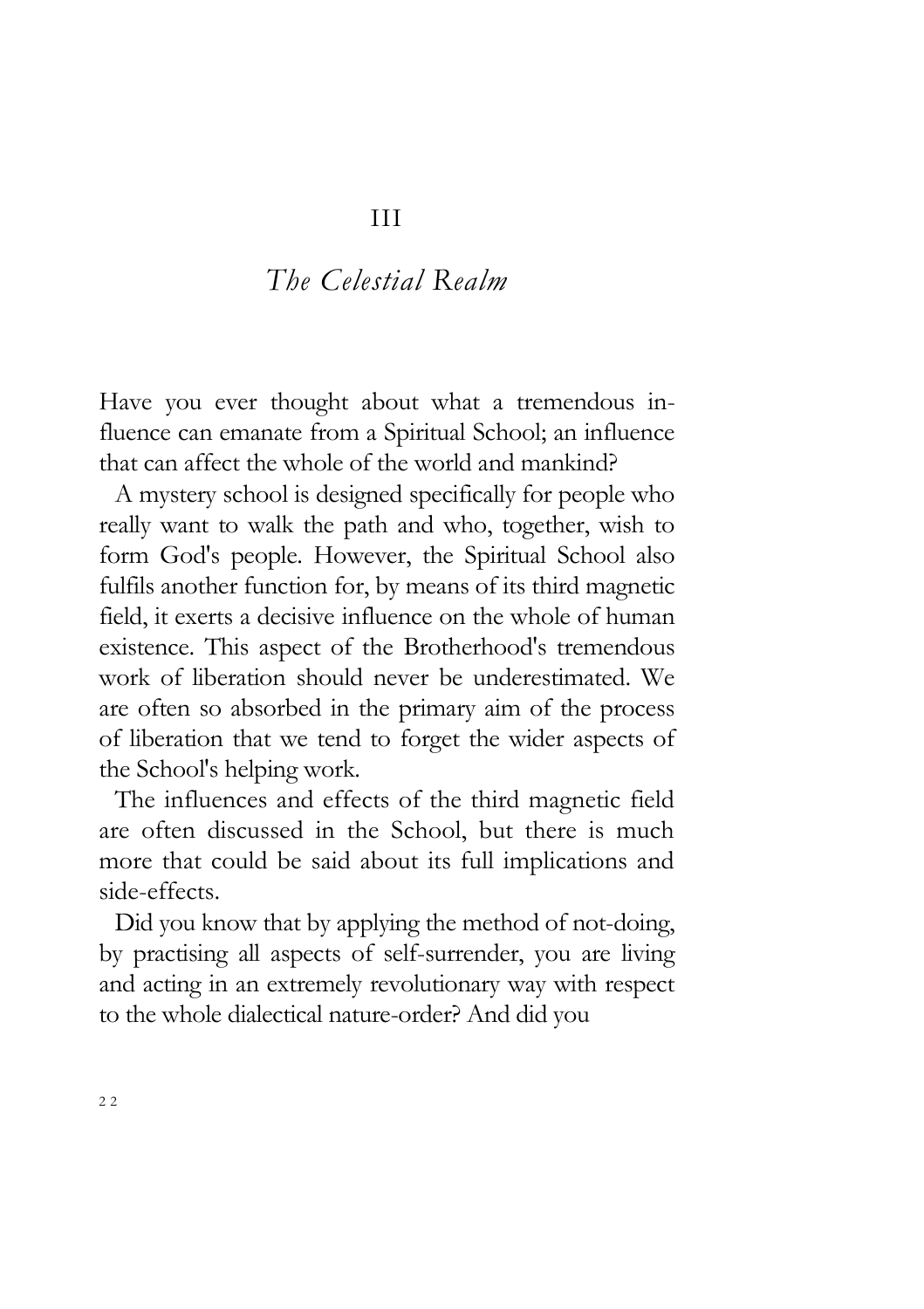know that, if a sufficient number of people were to begin to walk the paths shown by the School, then this alone would be enough to transform the face of the world in no time at all, to say nothing of the ultimate effects of the third magnetic field's radiation? Even if less than one percent of the world population were to practise Wu Wei, not-doing, this small minority would be capable of changing the whole social, political, economic and religious structure of our society, and the results would be ideal, seen from a dialectical point of view. And did you know that there have actually been periods in history when such situations really did prevail?

In the history of ancient China there were times when so great a number of people were following in the footsteps of Lao Tzu that ideal conditions developed throughout the country, to the extent that people called it 'The Celes-ti al Realm' and came from all over the world to study its pol itical system.

But the result was that things very quickly went wrong. Things would have deteriorated in the end, anyway, because such ideal conditions are only a temporary phenomenon caused by the radiations of the Spiritual School. But when people tried to trace the causes of this resurgence in the political system rather than in the practice of Wu Wei, prosperity was bound to come to an early end.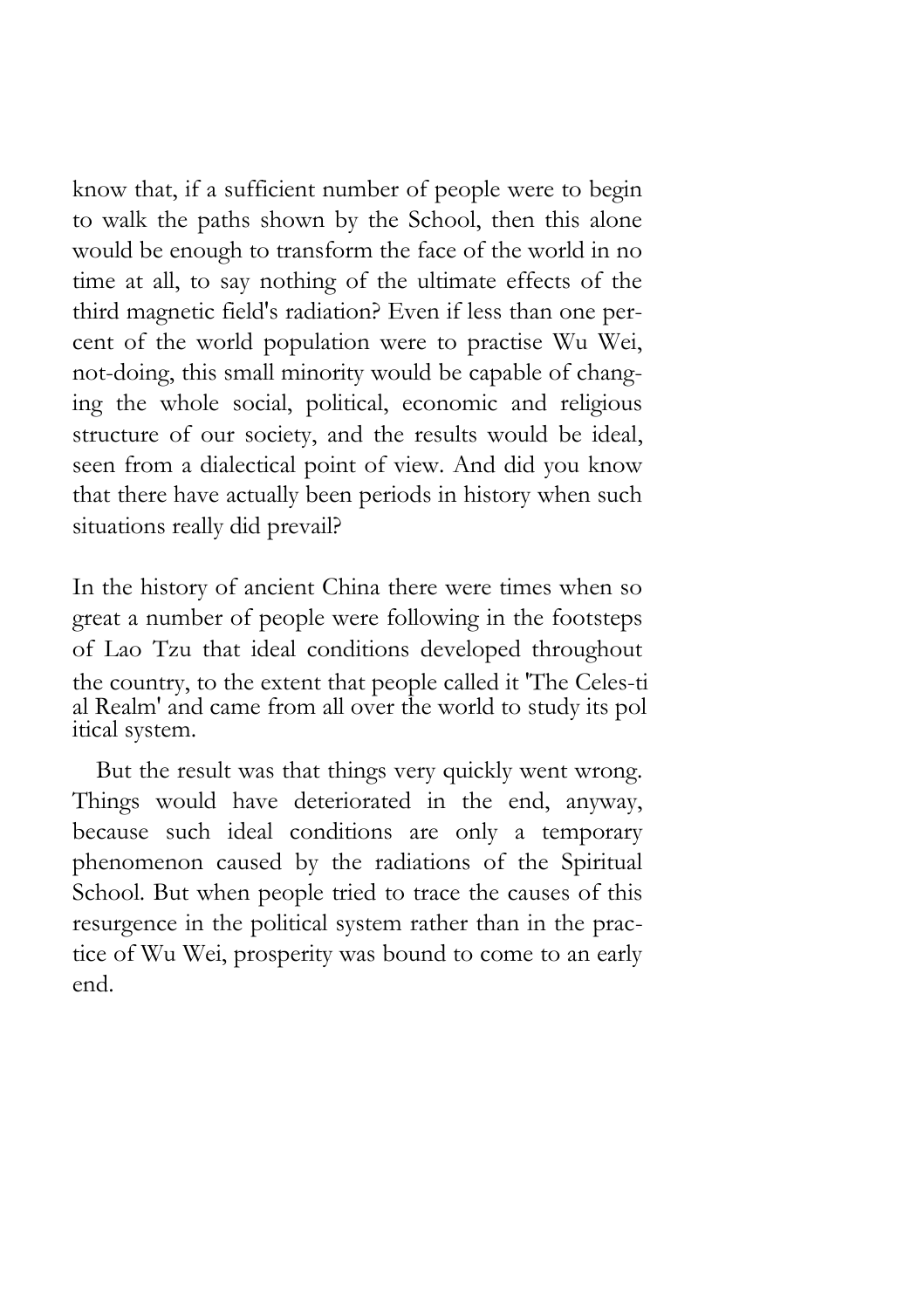We can all see how quickly the present world-order is rushing towards its end. Situations of extreme distress and despair are multiplying daily. These are the signs of the end. They are caused by the presence of an increasing number of magnetic lines of force that cannot be explained from ordinary nature.

But it is not at all inevitable that the close of this day of manifestation should be marked solely by situations of misery, greater and more widespread than ever before.

The end of this day of manifestation does not have to be characterised by a descent into bestiality and barbarism, for if that were the case, mankind would ultimately be left in such a brutalised state that any renewed attempt at deliverance in a new day of manifestation would be hampered by the most fundamental, structural difficulties. It would be better if the end were to take place during a period of widespread moral and mystical resurgence.

That is why it is such a blessing that the Spiritual School is able not only to care for the liberation of all the entities who have entrusted themselves to it, but also to create new opportunities for everyone else in a `celestial realm' which, although it is only a temporary phenomenon, creates the psychological conditions in which the hope of ultimate freedom can be born.

Imagine a person who faces his end in a mood of utter misery and desolation. And imagine a person who faces his end in an atmosphere of happiness. The former would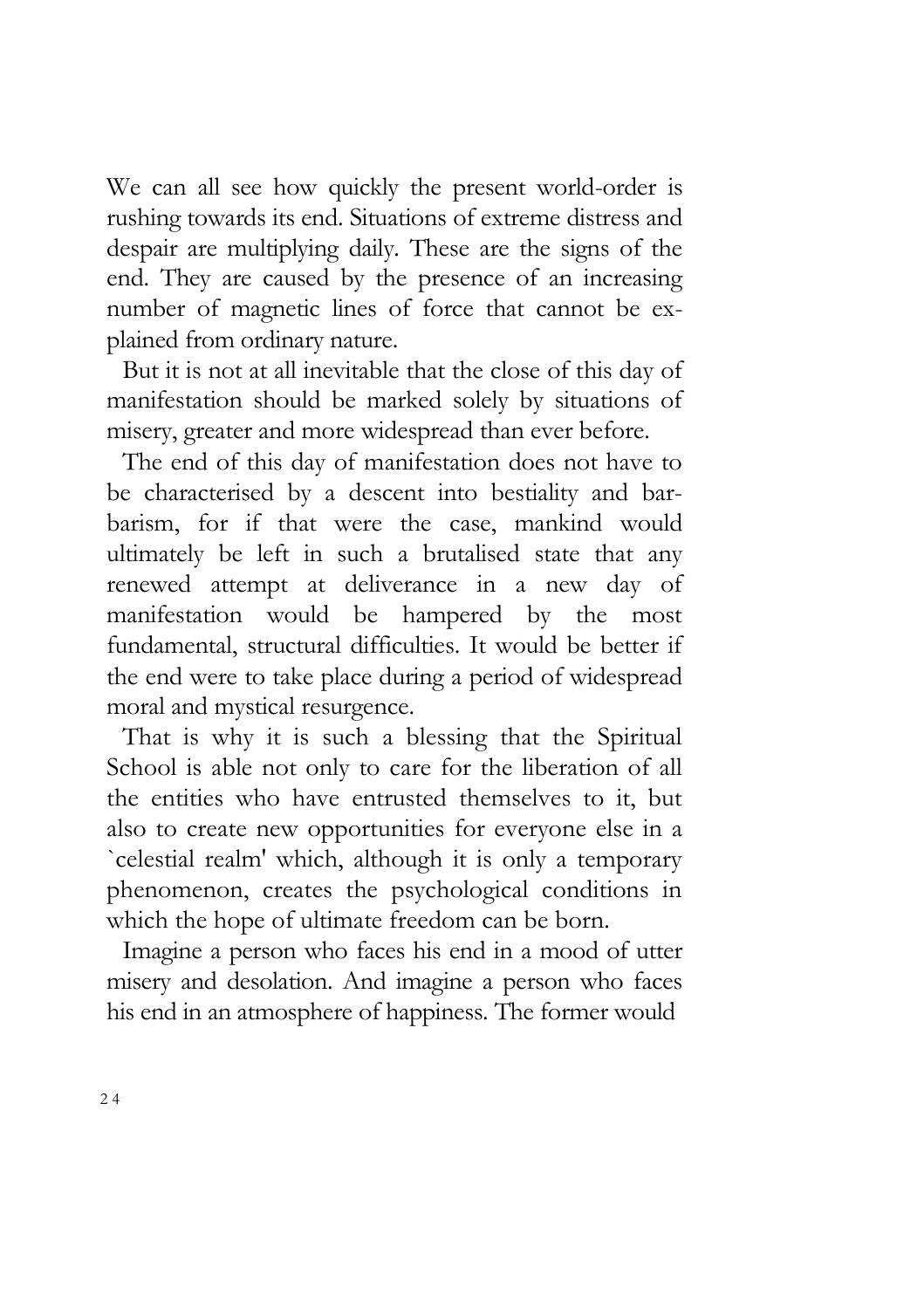be immersed in egocentricity, and so blinded by hatred, resentment and fear, that there would be no knowing what reckless acts he might commit. The latter, experiencing happiness but realising its fragility, would be much more susceptible to the touch of the Gnosis.

That is why it is a privilege to be allowed to testify that the practice of Wu Wei will enable the Spiritual School and its brothers and sisters not only to depart from a perishing world, but also to give those who are left behind some measure of the earthly happiness they seek. In this way an atmosphere of happiness will prevail, providing the conditions in which those still left behind can be found and saved by the Gnosis.

So, lift up your hearts and be comforted by the thought that, by positively practising your pupilship, you will be not only helping yourself, not only serving the School, but also serving humanity, in the most practical way.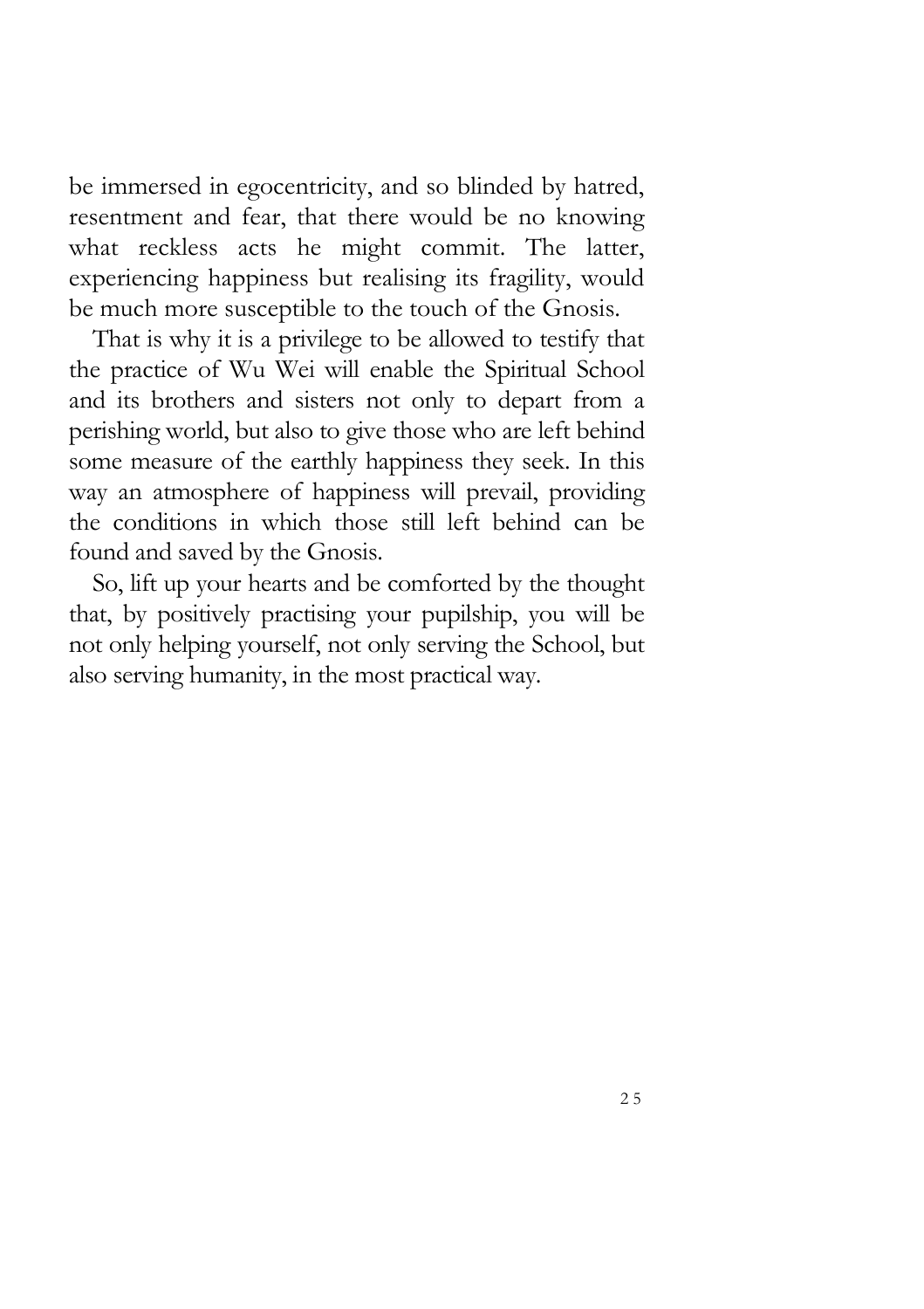# I V

*Tao* 

Containing all within itself, the Way is the primal cause. It was, is, and shall be, in all eternity. Its omnipotence borders on space and time and from its Logos the world-soul has come forth\*

The Way is the primal cause: This idea is confirmed by all the mysteries, because it is from the holy, divine forces that true life proceeds. And this true life will go on existing throughout eternity. But for us, the most important thing is that we have to gain participation in that eternal life, to see it and know it once more.

It is for this reason that true life radiates a beam of light, power and beauty into the world of mortality. This beam serves as a bridge over which we can cross, so that we can enter again the original land of the Father.

The pupil who is following this 'Way', or is, to put it in our terminology, `admitted into the new life-field', knows that the world of space and time still borders on it.

<sup>\*</sup> The poem quoted in this chapter was inspired by the Tao Te Ching. It is taken from: Teh, universele bewustwording, parafrasen op de Tao Teh King van LaoTse, by C. van Dijk, Amsterdam 1934.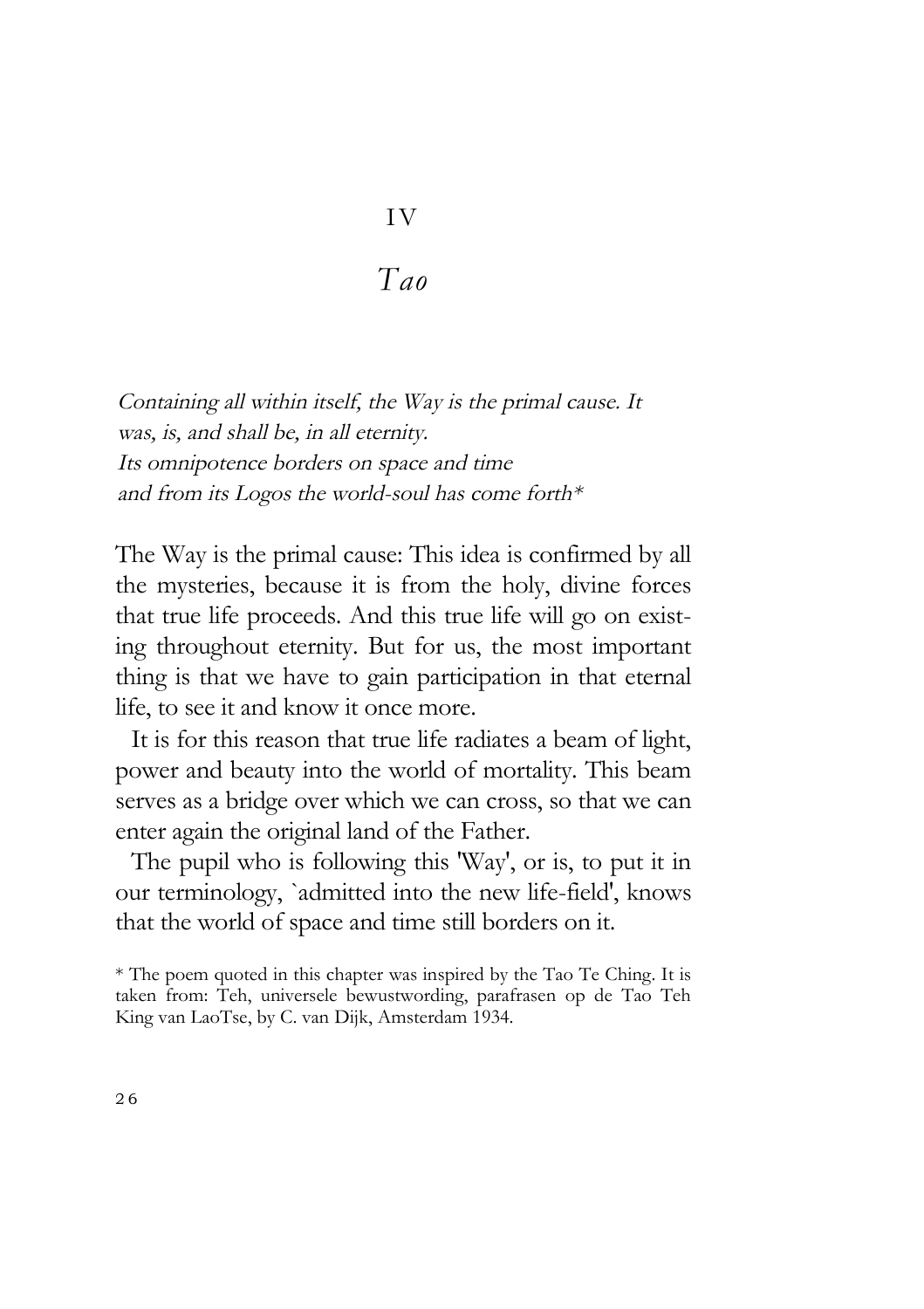The straight way is: vibrating in its rhythm, with every breath avowing the being of the All, immersed in its luminous spiritual light so that nothing can be save all-inspiring will.

The pupil stands on the straight way, the path that leads to the liberating, new life without any detours or byways. And the rhythm of this liberating pathway is around and within him; it is like a song of the Lord, like a gentle, silver-toned melody. It is like the river of God flowing through the eternal city.

One breath is equal to a heart-beat. Breath causes the life-blood to flow through the veins. And now, with every new breath, the pupil is aware of his unity with the divine universe. His whole being longs for it and there is but one, divine, all-inspiring will, which carries him along and urges him forward.

Discernment proceeds from recognition; the inner essence is reflected in the phenomenon. Cohesion forms the block of granite, and thus perception forms before our eyes.

The natural result of this is that the pupil will now enter a new field of sensory perception. He learns `discernment, which means that he sees, he experiences the divine touch. And since he has entered the new field of perception, he will naturally begin to live out of it, and the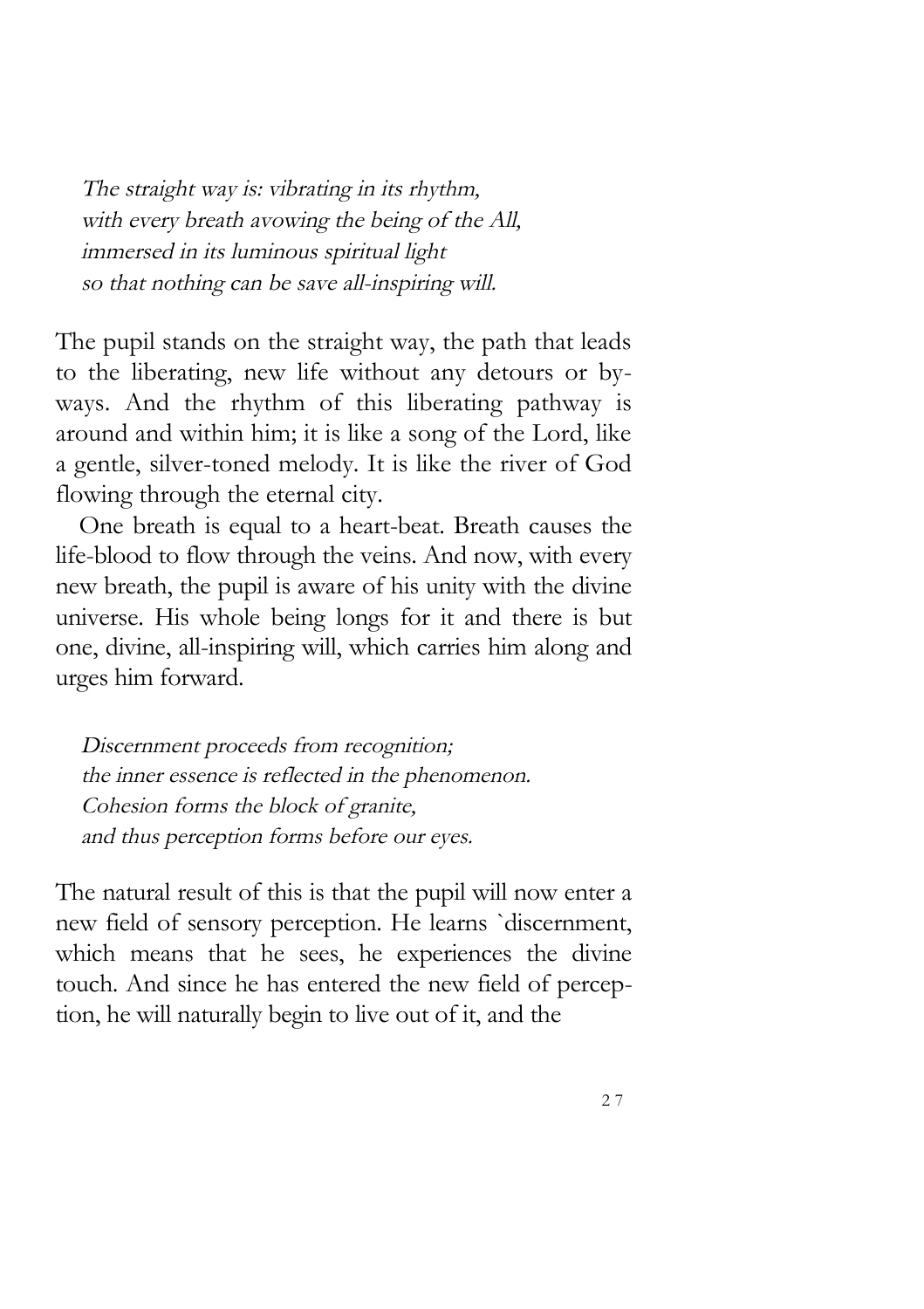results of this are bound to be evident. The divine being will be reflected in this wondrous pilgrim.

The power of cohesion will be demonstrated before the candidate's eyes. Just as the law of cohesion keeps the atoms of a granite block together, so this same divine law will cause the pupil's new being to be built up into a structure of great glory.

O great power by which forms are ensouled, through which the oak arises from the tender seed; which causes the wheels of heaven to whirl and from the dark mud brings forth the Lotus-flower.

And so the feast of awakening continues. The oak-tree rises upward from the tender seed of renewal. Is not this giant of the forest the symbol of the pupil's link with the holy, universal Spirit? And does not the lotus, that delicate, white and pure flower rising out of the mud, symbolise the holy spirit-spark flowering within the pupil, the awakening of the latent rose?

Thus does every mortal seek what will restore his link with the forgotten word; and when, at times, a subtle chord vibrates, he recognises the divine design, and reverence will fill his being.

With us, you are seeking the forgotten word of power, the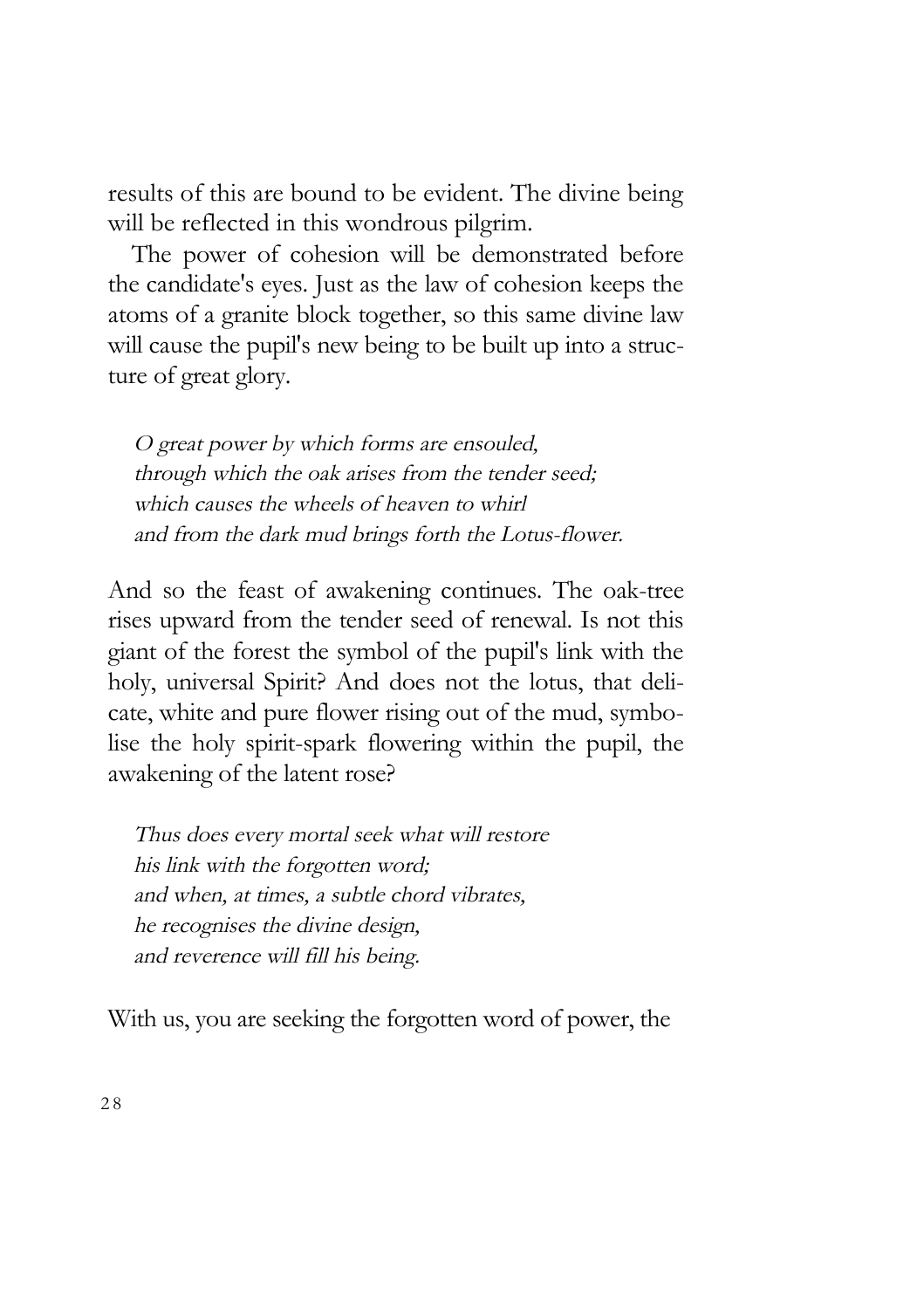'Open, Sesame' of the mysteries, and sometimes a faint suggestion of the forgotten word reaches you. Your whole being is moved by it and just for one, fleeting moment you 'know, you see, face to face, the divine plan for you as a fallen child of man. But:

When once the light has pierced the darkness, and man discerns his place in the universe, then the word can germinate which, when uttered, will free him from the earthly vale of tears.

When you break through from understanding to actual awareness, and you see your position in this vast field of terror, a great mercy has been granted to you because then the word, the holy word, which until now you had perhaps heard only as a faint suggestion, is able to germinate in you, as the divine seed. With this seed germinating in your heart sanctuary you will break through all the limitations, through your circle of existence, through all the fetters of consciousness, soul and matter. The prince of this world will lose all power over you. And in this way, the following words will become a logical, scientific certainty:

The Way begets and makes 'It' grow; develops, nourishes and perfects, ripens and protects, causing death and flowering, in an unending cycle.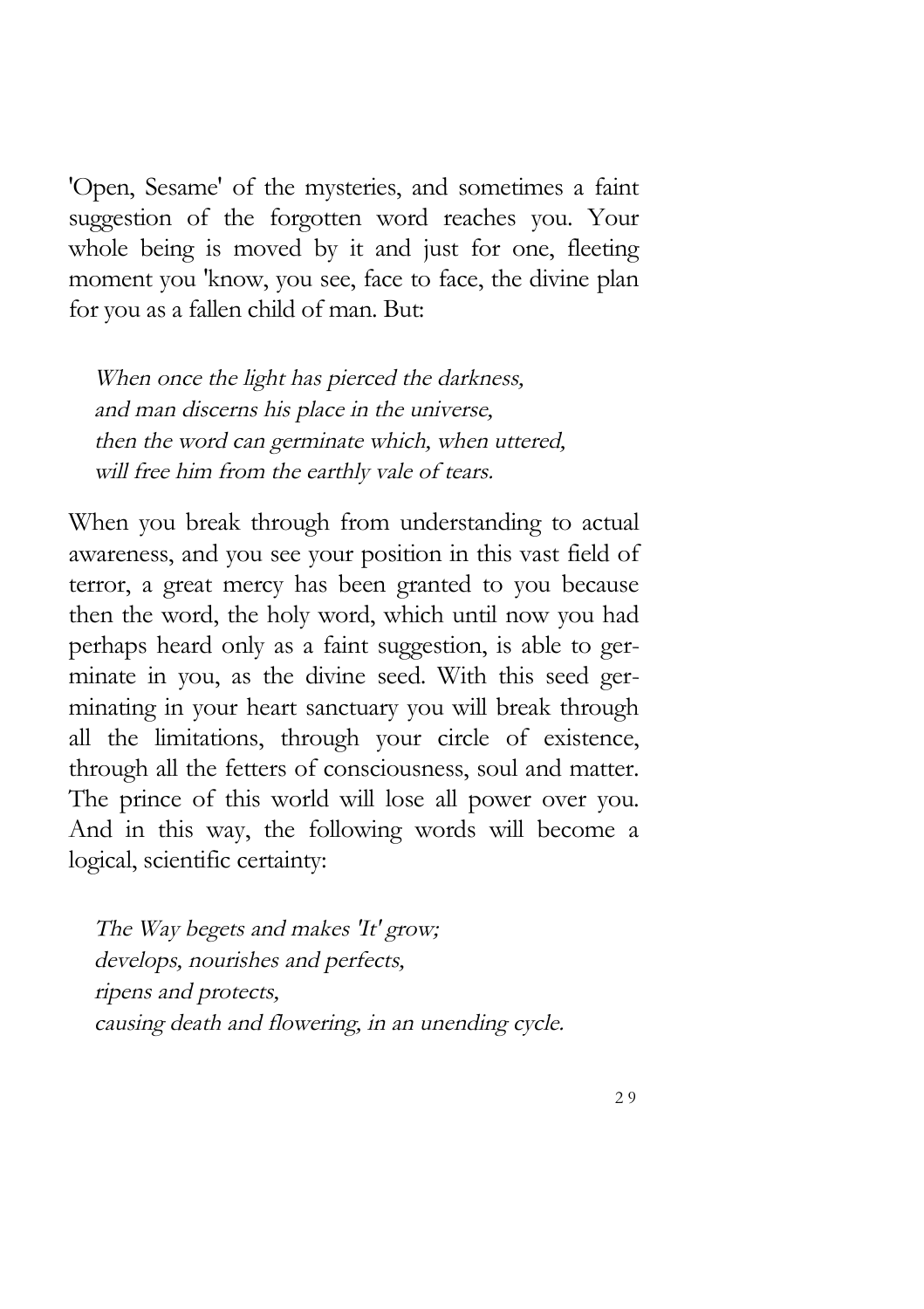It is the power that governs all things, possessing nothing but its own, deep life. In not-doing, it breathes eternity; it is the mystery, never defined.

Before our consciousness stands the radiant figure of the human being who has laid aside every aspect of dialectical nature. He has died and risen again. In notdoing, he breathes eternity.

The human being of this nature is always full of action; he always wants to do things! The pilgrim on the path will gradually learn the mystery of Lao Tzu's term: `notdoing. He will no longer allow the ego to predominate, for it is He, the Lord of all Life, who fashions both the willing and the doing in him.

When the pupil is once more linked with `It, with the path, with Tao, with the Gnosis, he is bound in voluntary obedience to the Eternal, to the Kingdom of God within him, to the Jesus-state within him. And then it will be the Other One, who cannot be explained from this nature, who does what is done, who lives and who is. The I-being has departed; it has died and will never again exist, in all eternity.

Together, let us resolve to walk this path of eternity. Come with us through the Eternal Doors, to Eternal Life!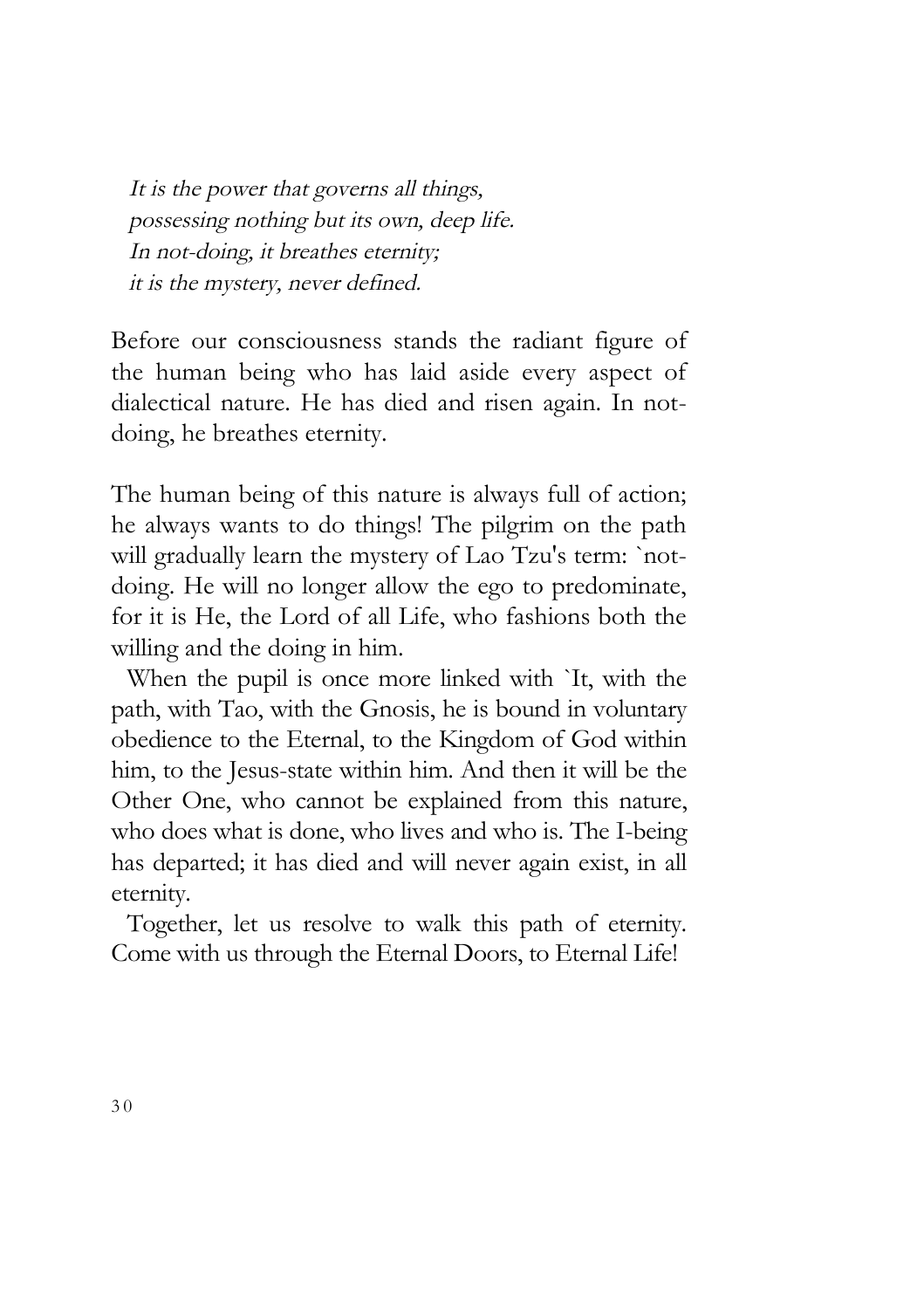#### *The Fivefold System of Sanctification*

V

Chuang Tzu, one of Lao Tzu's most renowned followers, writes in one of his works:

'He who realises his folly is not so very foolish any more, and he who knows that he lives in delusion is no longer so very far astray. He who is profoundly misguided will not be able to shake off his blindness, and he who is profoundly foolish will never become discerning, however long he may live.

If three men are walking together and one wanders from the path, they will still be able to reach their destination, for the foolish one is in the minority, but if two of them lose their way, they will not reach their destination because the erring ones are in the majority.

Today, now that the whole world lives in delusion, I am unable to persuade people to take the right direction, even though I exhort them to do so. Is this not pitiful?'

These words show us the meaning and purpose of insight, the first step of the fivefold universal Gnosis.

However, gaining insight in the gnostic sense does not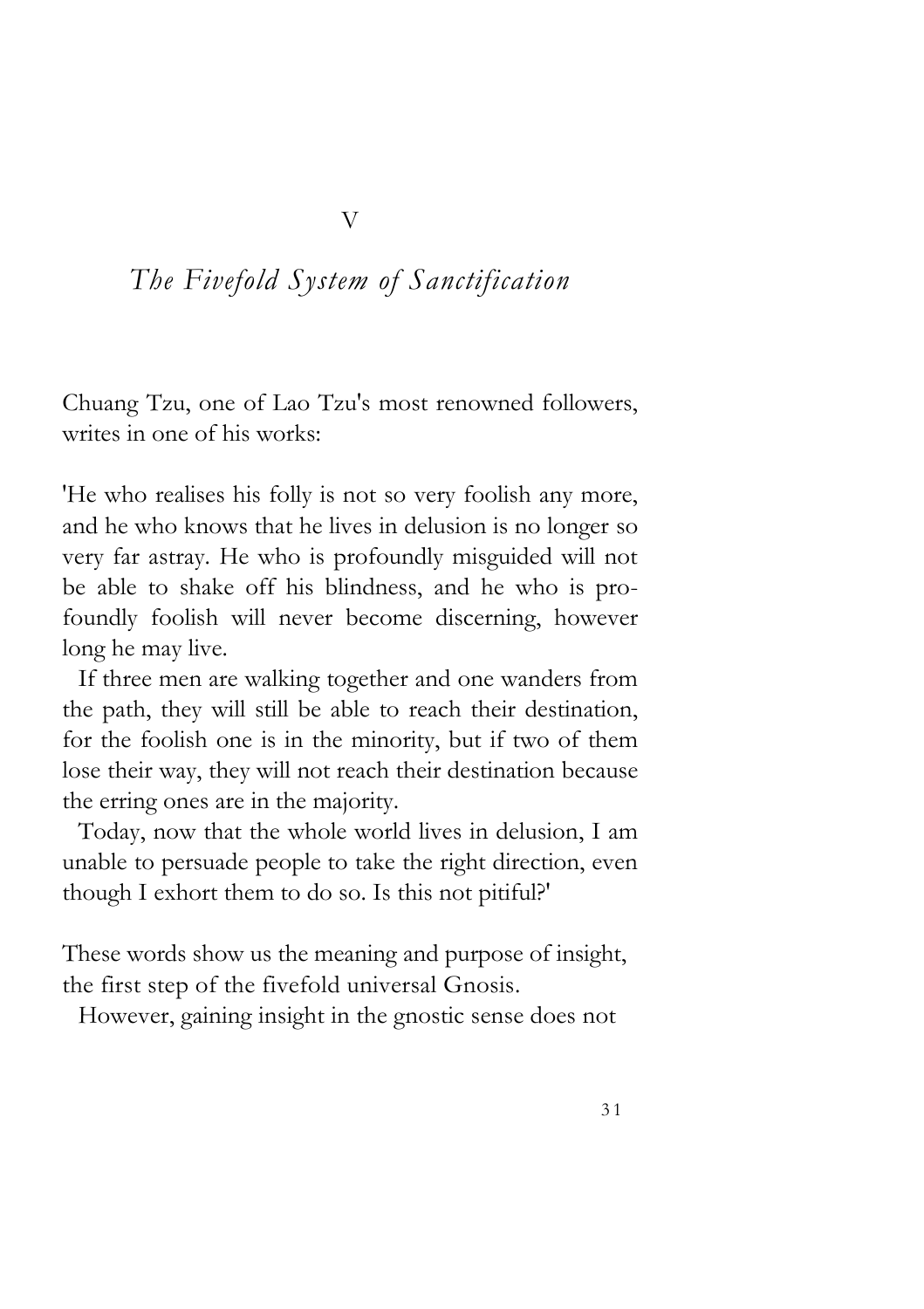mean merely the acquisition of information, merely gaining some idea of the scope of a problem. Gnostic insight, as the first step on the path, means first and foremost: self-unmasking.

Hence the words of the ancient wisdom: 'He who realises his folly is not so very foolish any more, and he who knows that he lives in delusion is no longer so very far astray'. For the person who discovers his own folly and sees the veils of delusion that envelop him will experience a growing desire to be free of all that folly and delusion. As a result of the first step, which is the step of selfdiscovering insight, the second step, yearning for salvation, will be felt as a need.

A person who lives in delusion will never be able to shake off his blindness; he will not even feel the need to do so. A person who is blinded by deception is living in delusion, for he will be quite convinced that his delusion is reality.

So what a blessing it is to be permitted the grace of realising one's own folly! Coming to that realisation proves that one has begun to tear apart the straight-jacket of delusion.

The human soul has five aspects, five states of being, five fluids. The fivefold universal Gnosis corresponds with these five aspects, for each step of this fivefold system of sanctification provides for the purification and transformation of one of the soul-fluids. In addition, each step exerts an influence on all the other soul-fluids, to prepare them for their own particular development.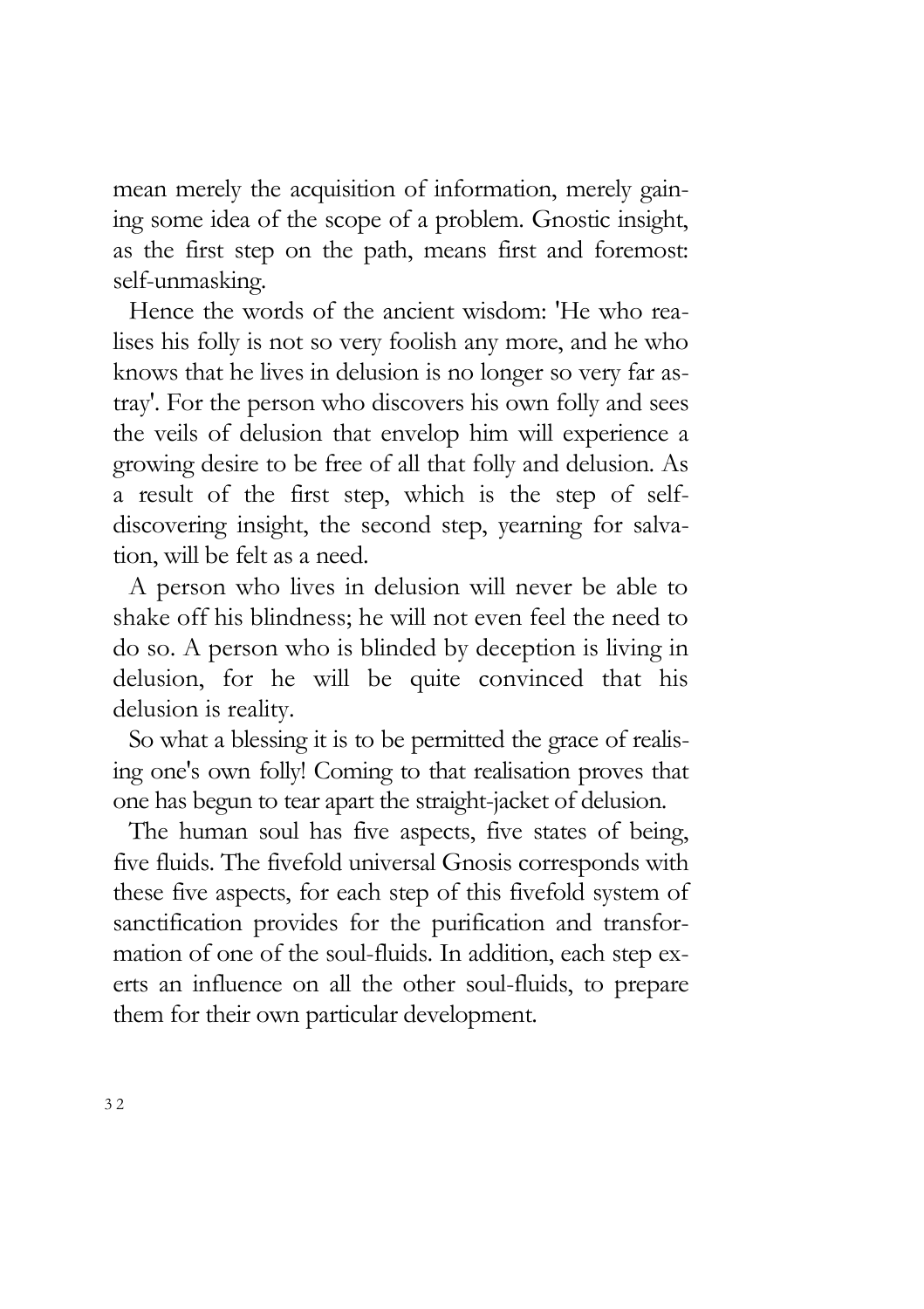The blood is the basis for the whole process; a change in the blood causes openness. That is why the path of *insight* brings about purification of the blood. A change in the hormonal fluid follows closely on this alteration of the blood, causing *yearning for salvation* to flood throughout one's being like one great sigh. Thus the serpent-fire is prepared, and from the source in the sacral plexus an urge towards *self-surrender is* felt by the ego, and its tremors are carried by the blood throughout the system. And then, how can it be otherwise than that the nerve-fluid will impel the whole being to new action, to *a new way of life,* following the divine paths. This, in turn, will give rise to the fifth and final step, for the sevenfold astral conscious-

ness-fluid is beginning to change, so that the rebirth of *th e soul* will become a fact.

So what a privilege is granted to the person who discovers his own folly in the unmasking light of the Spiritual School! The alchemical working-places of the Spiritual School are like laboratories in which the properties of various substances are investigated, for in these working-places, the pupil is placed in retorts filled with the discovering light of the Brotherhood. And blessed is the pupil who proves capable of reacting, as if with a new sensory faculty. For if he does not react, he will remain trapped in dialectical folly and will never become discerning no matter how long he may live.

Finally, we would like to consider one more aspect of the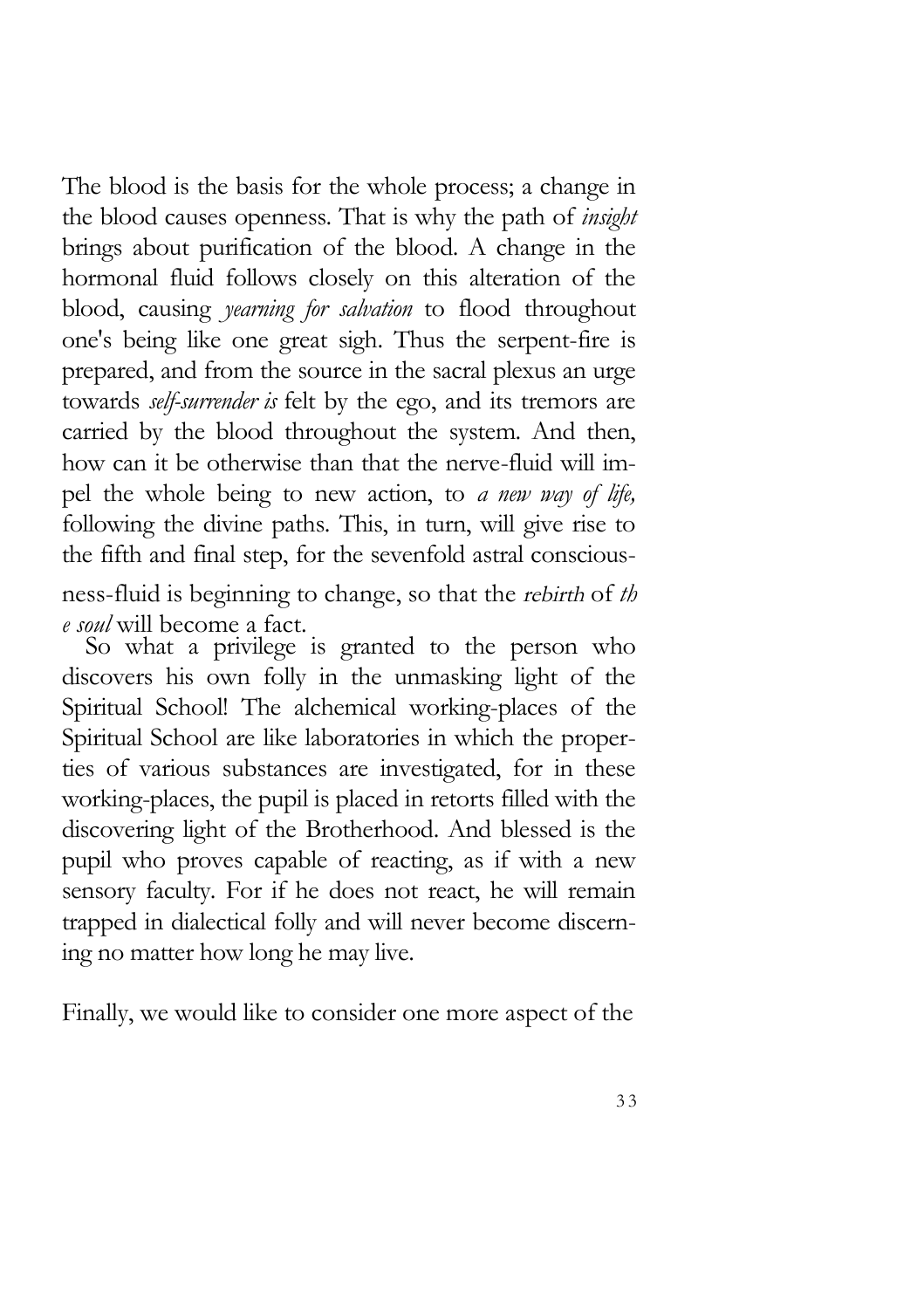grace made available through the activity of the Spiritual School. Suppose that, despite every effort, one third of the pupils present in the alchemical working-places of the School were to react negatively because, for whatever reason, they lacked the necessary basis of insight, whereas the other two thirds reacted positively. Well, then it would be possible for the two thirds who understood things in the right way to carry the other third along with them to the goal. 'If three men are walking together and one wanders from the path, they will still be able to reach their destination'.

But the proportions may not be reversed in such a way that those who are deviating from the path are in the majority. This shows the great importance of group unity, for a small, resolute group can be a ceaseless blessing to countless people.

He who enters the processes of soul-rebirth will grow in radiant grace with God and man.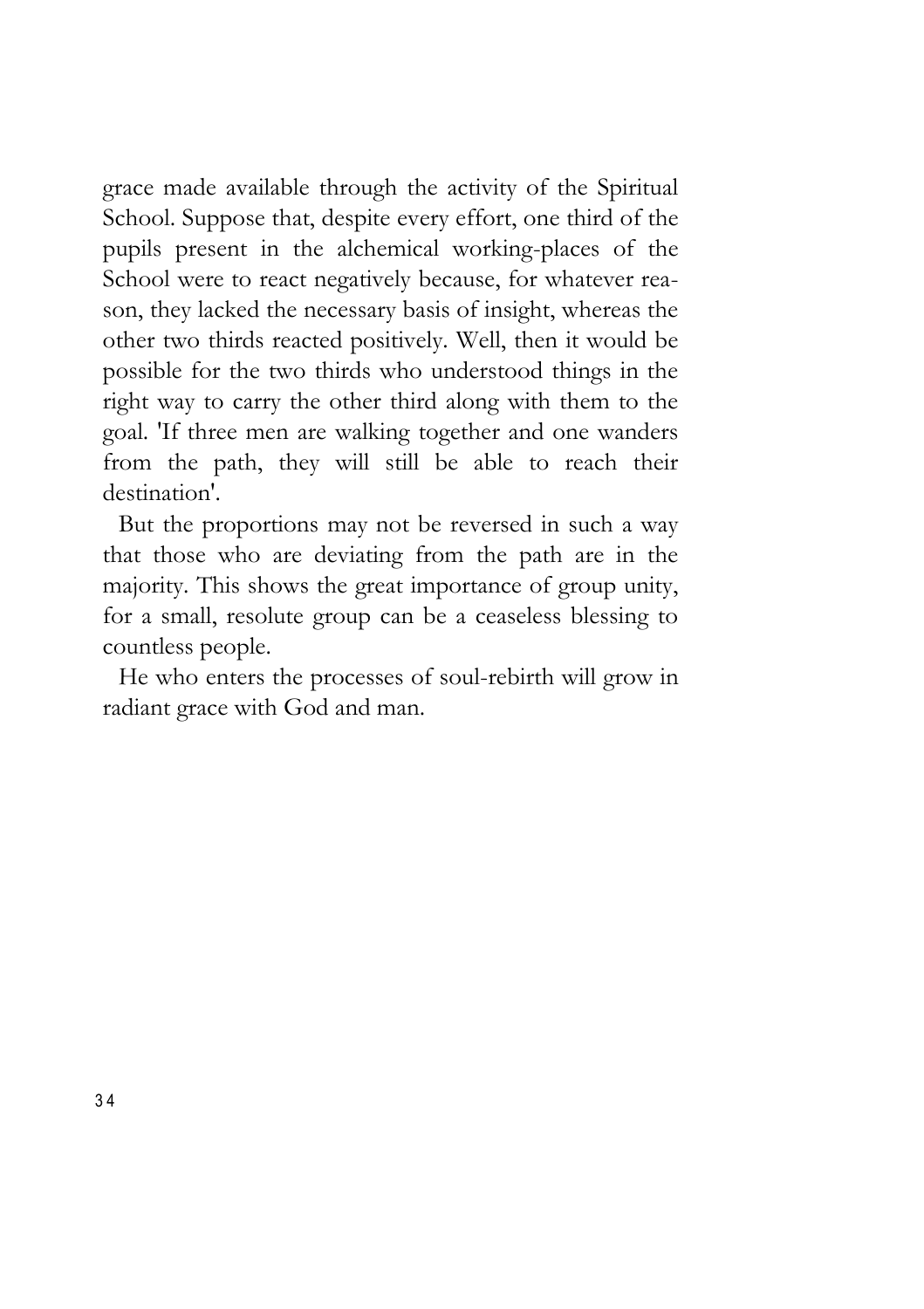#### *The Vicissitudes of Fortune*

Chen Wu said to Sune-shu Au, `Lord, you were prime minister three times and took no pride in it; three times you were removed from this position and did not show disappointment. In the past I did not quite trust you, but now I see how regularly and calmly your breath passes through your nostrils. How can you thus control your mind?'

To this Sune-shu Au replied, `Wherein did I excel others? When I was elected to the office, I thought it ought not to be refused. When the office was taken away from me, I thought it ought not to be retained. I considered that the fact of receiving or losing did not make me what I am, so there was no reason for disappointment; that was all. Wherein did I excel others? And besides, I did not know whether the honour was meant for my high position or for my person. If it devolved on my position, it was not meant for me. If it was for me, it had nothing to do with my position. Beset as I was with these uncertainties, and all things considered, I had no way of discerning whether people had a high or a low regard for me'.

When Chung Ni heard about this he said, 'Not even

3 5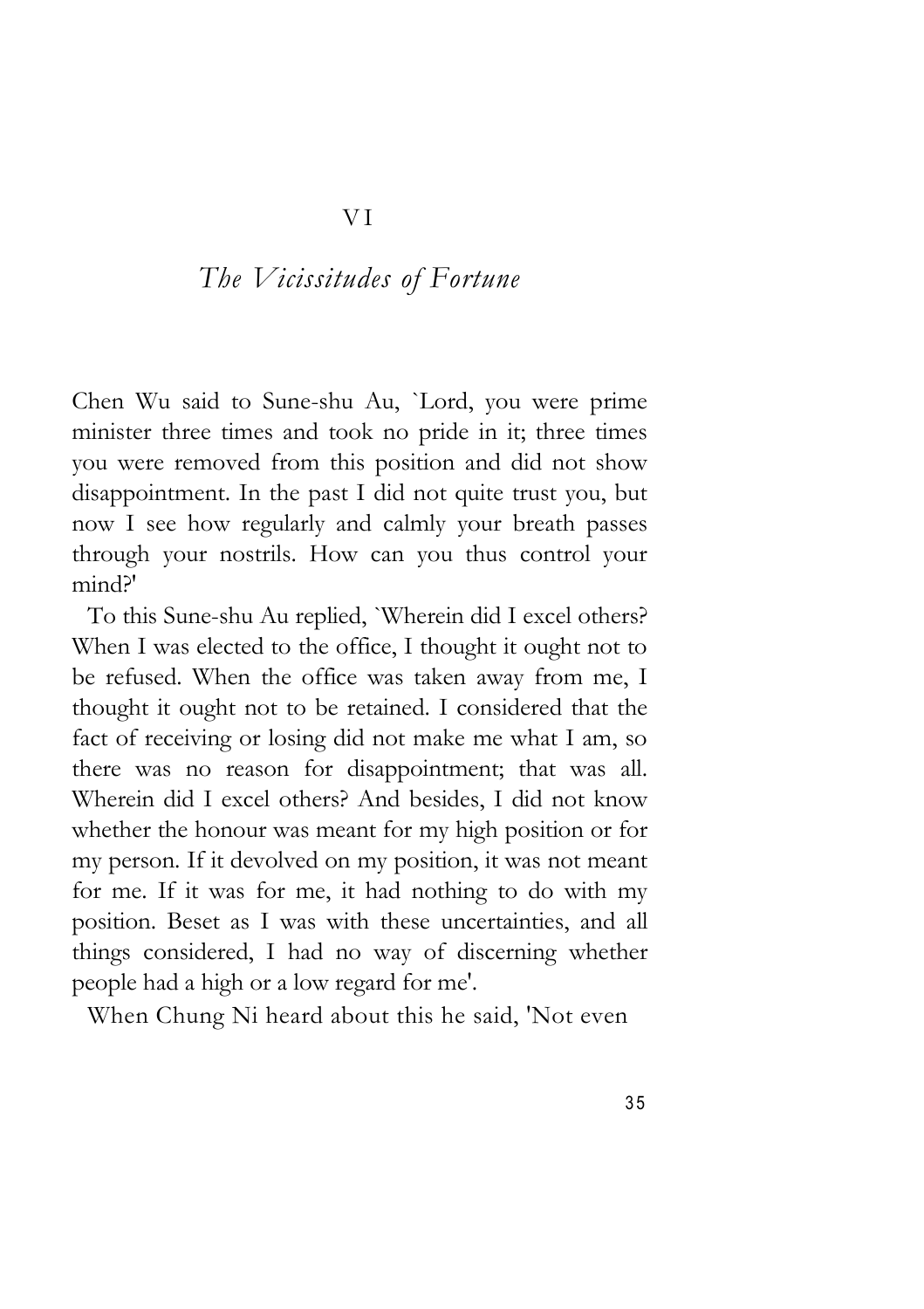the greatest sage could completely describe the true human beings of old, who could be neither tempted to extravagance by the most beautiful things, nor overpowered by the most dangerous criminal. Neither the Emperor Fu Hi, nor Huang Ti could compel them to friendship. Their deepest selves could be affected neither by life nor by death, even though both are important events, and even less could rank or gain affect them. With such a nature, they could pass through the Thai Mountain without obstruction, plunge into the deepest pool without getting wet, and occupy the lowest, most insignificant position without being humiliated. Theirs was the plenitude of heaven and earth. The more they gave to others, the more they had left for themselves'.

This quotation from the works of Chuang Tzu deals with the ups and downs of fortune that so often occur in the lives of dialectical human beings and can so completely alter their circumstances.

The hero of the story seems to be someone who is engaged in the process of soul-rebirth. His sublimity of soul kept him from exulting when he became prime minister, and from feeling disappointed when he had to relinquish the position. He carried out his social obligations and stepped down from his office when the time had come. His inner task was not in any way affected by all this. `I considered; he said, 'that receiving or losing did not make me what I am, and that there was no reason for showing disappointment; that was all: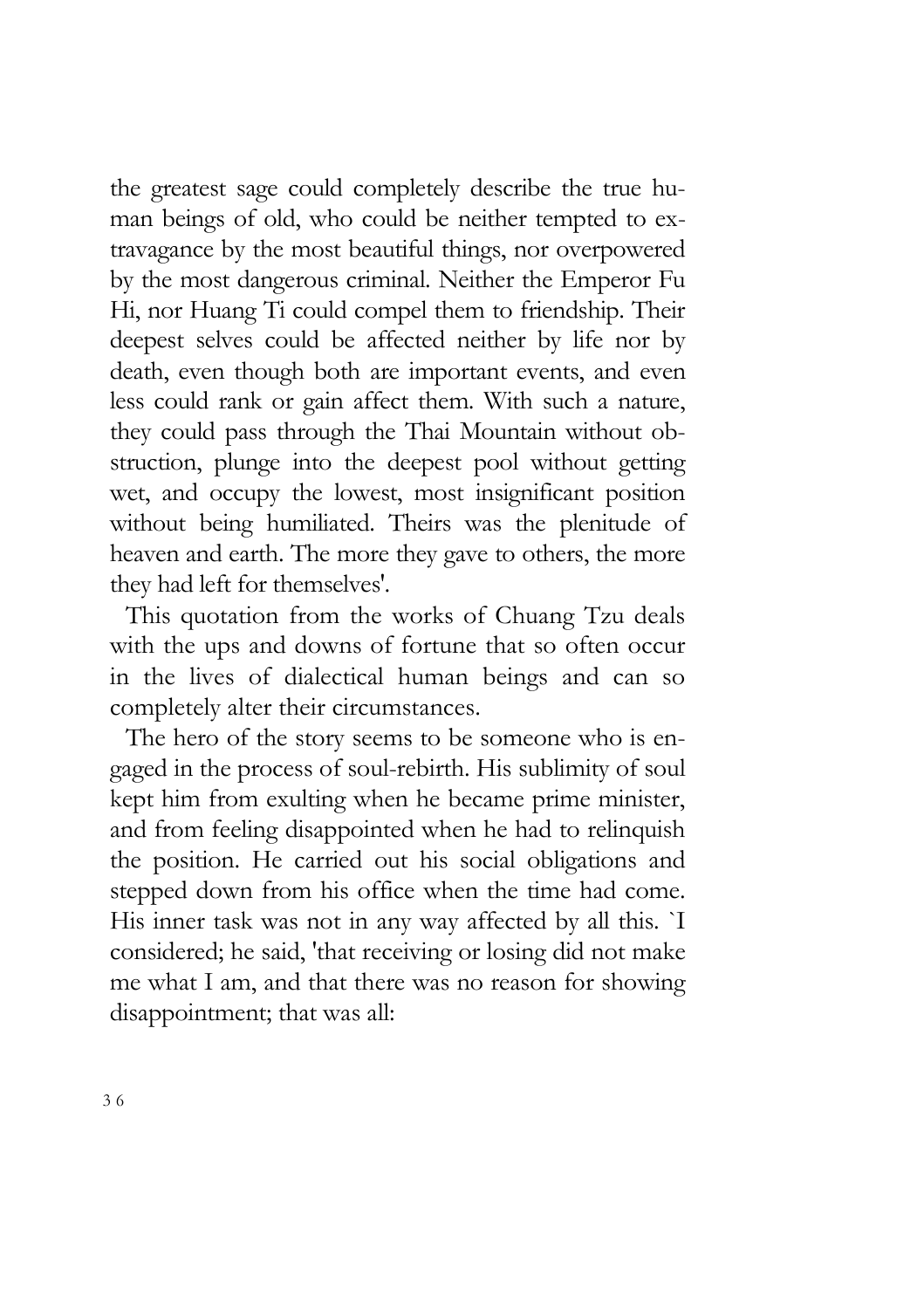Indeed, he had risen above the vicissitudes of fortune and accepted each situation as it presented itself from day to day, and his soul's serenity remained undisturbed.

But let us now consider the situation of a person whose state of being does not allow him to rise above the vicissitudes of fortune, but who is fully involved in it and party to it. If such a person were to adopt an attitude similar to that of the ex-prime minister it would simply be a lie, an act, and not at all in keeping with the reality.

As long as the heart is not yet cleansed of its impurities, and tranquillity cannot yet prevail in the soul, the ups and downs of experience carve deep grooves in our lives, sometimes striking us like hammer blows.

Now in a situation like this, can one say, 'I don't care. I'm above all that. It leaves me cold. Not so much as my little finger is going to react?? Decidedly not! And if a person does, it proves either that he has not understood, or that he does not want to understand anything about the causes of his experience, and refuses to accept the consequences. Such an attitude is proof of stupidity, or pride, or self-preservation, or a combination of the three.

If you make a mistake and the Brotherhood corrects you — and such corrections always come through experience — you ought to accept the correction with humility and thankfulness, resolving to learn the lesson and accept all its consequences. If you as yet lack the wisdom of insight, then you should ask for insight and information on the path you need to follow. In this way, the inter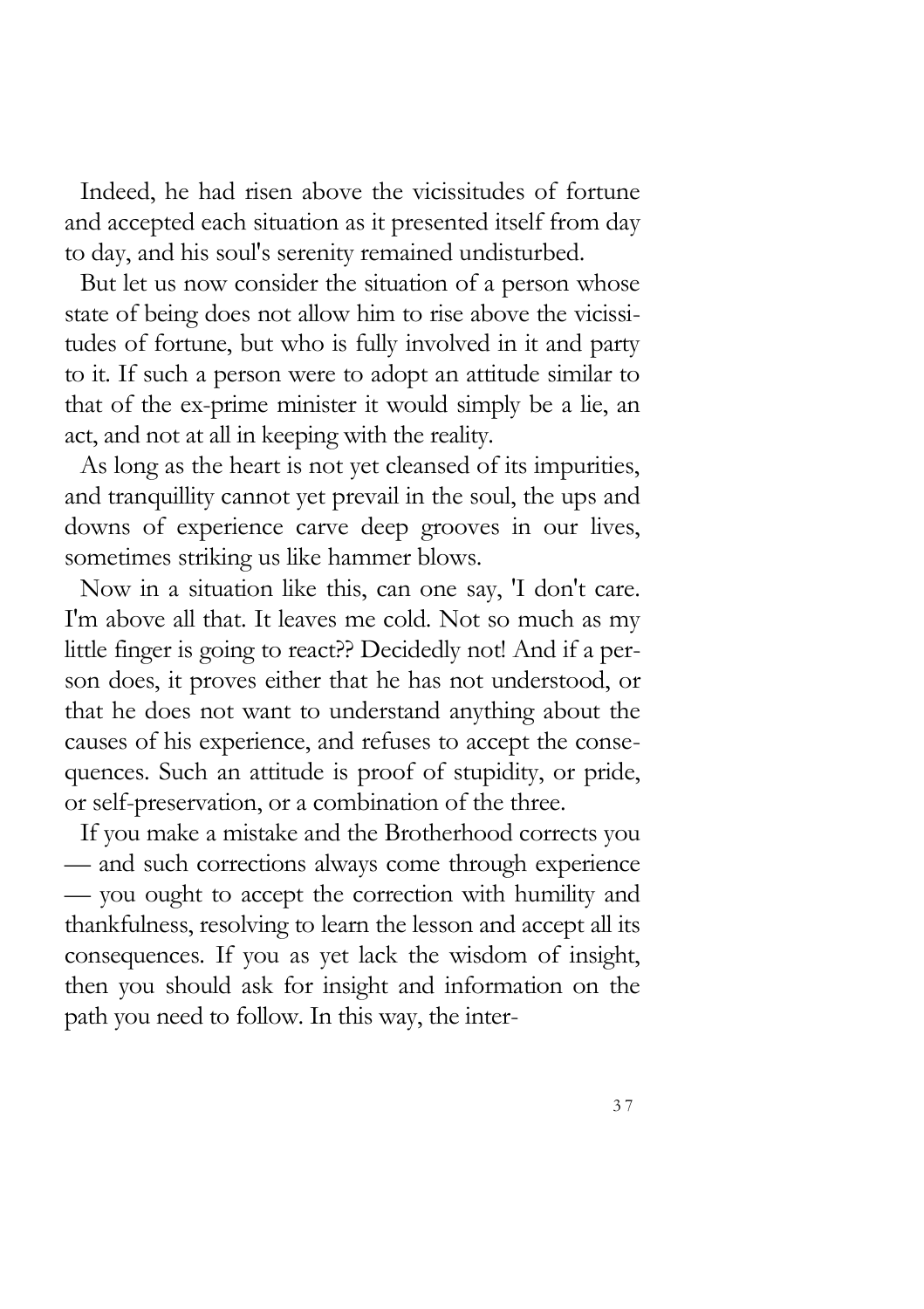vention in your fate will make a profound impression on your soul and the resulting chastening will contribute to the purification of your heart.

So in such situations it is still not possible to behave as the ex-prime minister did. His attitude was ennobled by the high quality of his soul. But if one were to copy this attitude without being ennobled to it, one's behaviour would only be an imitation, a pretence, from which the soul could derive no benefit. On the contrary, your behaviour would cause the build-up of even worse tensions, leading to explosions of fate which could ultimately shatter you, possibly to such an extent that for some time to come you would no longer have a spark of energy left for any worthwhile advancement on the path.

Every pupil is occasionally inclined to imitate the teachings given to him by the School, and so can easily delude himself into believing that he has long since `arrived. But the holy language always gives strong warnings against such behaviour.

In the story about Sune-shu Au he says that a person who is engaged in the process of soul-rebirth is immune from danger, 'and cannot be overpowered by the most dangerous criminal'. But one needs to remember, also, that if, for whatever reason, one's pupilship is only an imitation, one will be liable to fall prey to the first criminal encountered. These are facts you need to face, accepting that you still have much to learn from experience, and behaving in a way which reflects that acceptance.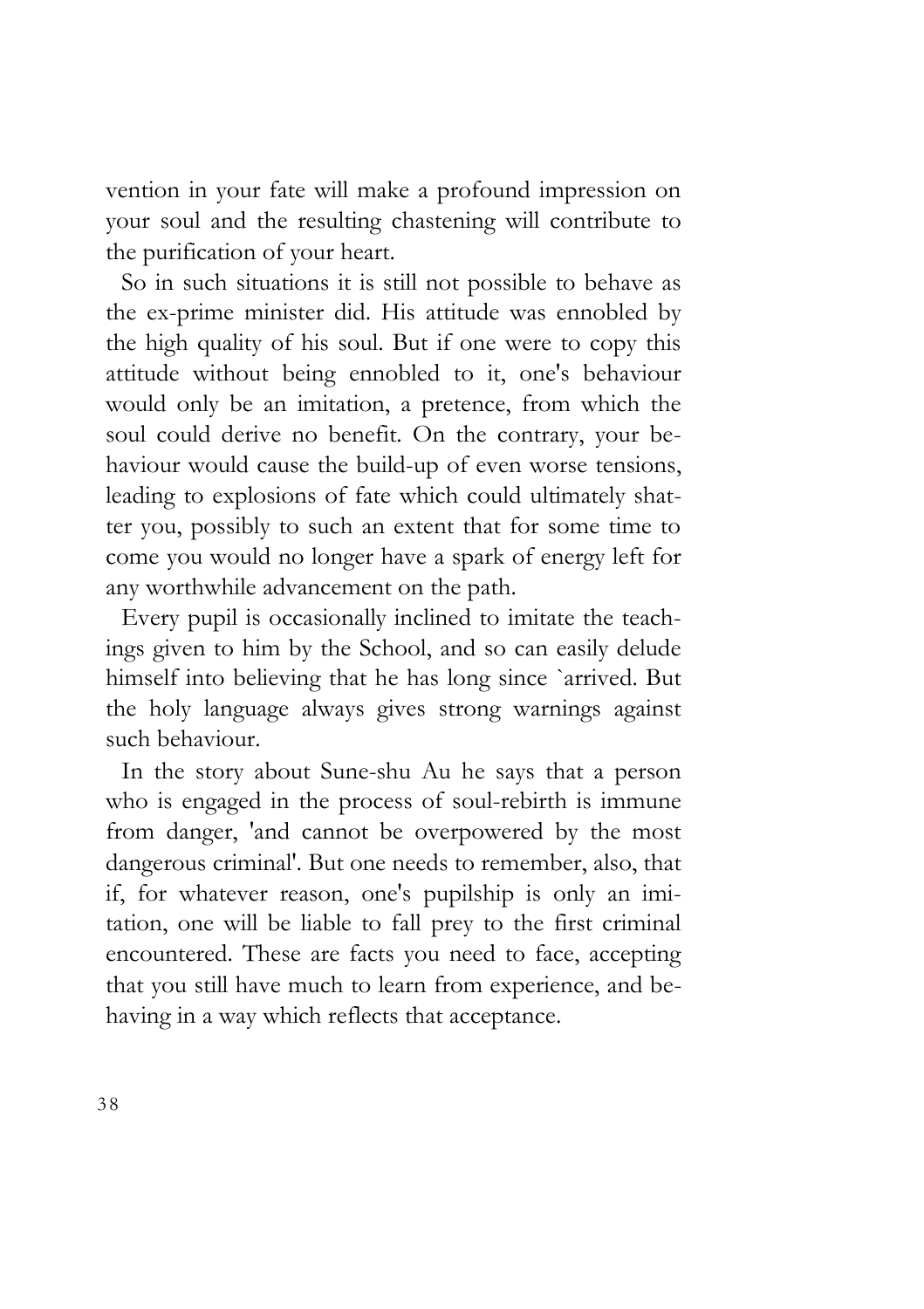Having read this, it may be that fear is disturbing your soul, for you may be thinking that 'as long as I have not overcome all the impurities of my soul and therefore have a great deal to learn from experience, I will remain vulnerable to by all kinds of depredations; to attacks from the reflection sphere, for instance:

But that doesn't need to happen at all! If you begin to walk the path and obey the law of the Kingdom in all humility, profoundly aware of your weakness, then your weakness will be neutralised, enfolded, in the strength of the Gnosis. If, in the distress of your experience, you reach out for help, your hand will be grasped.

However, if someone says, 'I will act as if I do not need help, he will not evoke the experience of help, but rather the experience of downfall.

Let us use the story of Sune-shu Au to deepen our insight!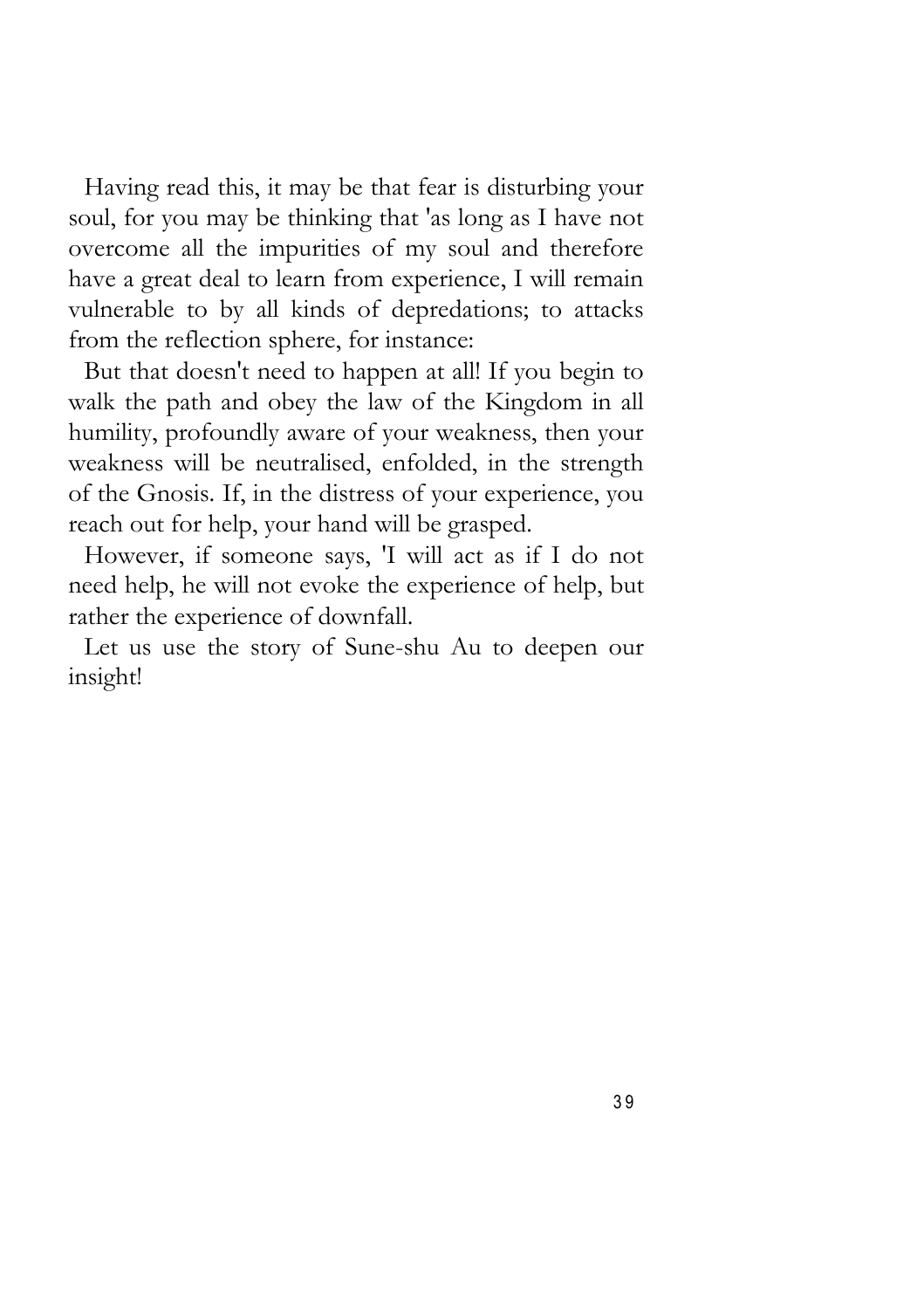#### VII

#### The Breath of Life

In one of his books Chuang Tzu wrote a chapter called `Perfection. It reads as follows:

'My master Li Tzu said to Yin, the frontier guard, `A perfect man moves under water without hindrance; he treads on fire without being burned and walks high above the ground without fear. May I ask you how he is able to attain such things?'

Yin, the guard, answered, 'It is by keeping the perfect breath; it cannot be attributed to skill or daring. Come, sit down, and I will explain.

Whatever has form, sound and colour is a thing. How else could one thing differ from another? But none of those things can equal that which was before any of them. They are merely objects of sense. But the perfect is beyond form and beyond susceptibility to change. When a man attains to the perfect and continues therein, right to the utmost limit, how could any other thing oppose or hinder him? He would be able to occupy the place assigned to him without ever leaving it, and he would remain hidden in trackless time. Rejoicing, he would observe the activity that imparts to all things their beginning and their end.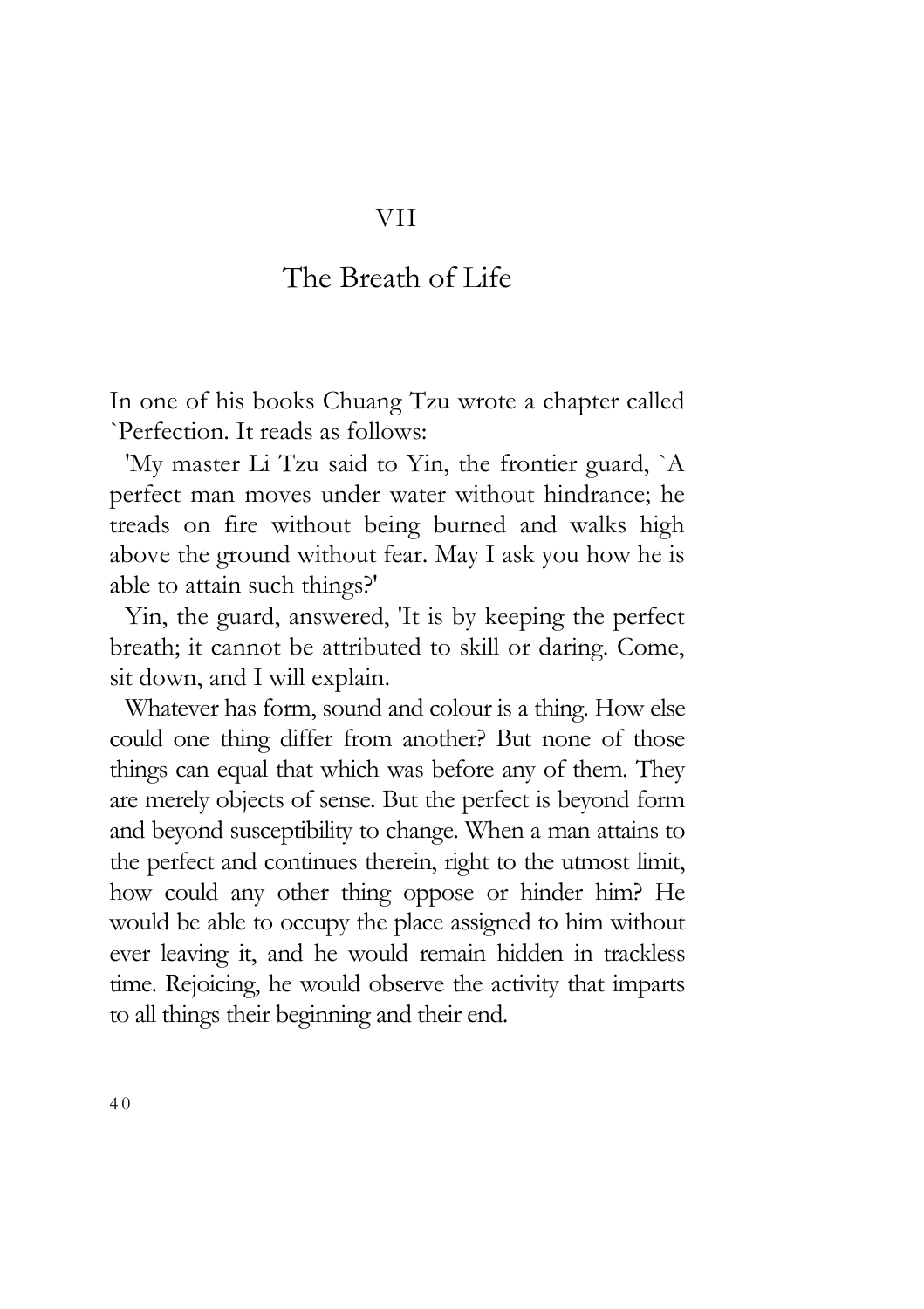By restoring his nature to unity, nourishing his vital energy and concentrating his essence, he will penetrate to the origin of things. In that state, in which his heavenly nature is contained completely within itself and his spirit is undivided, how could anything else penetrate?

Take the case of a drunken man who falls off a wagon. Though he may be injured, it will not be fatal. His bones and joints are the same as those of other men, but the injury he suffers is different, because his mind is undivided. He has no memory of boarding the wagon, nor of falling off. Thoughts of death or life, of terror or fear, do not enter his mind. Hence he faces danger without shrinking from it. He is capable of being in this state because he is completely under the influence of liquor. How much more intense this state would be if he were under the influence of his heavenly nature! The sage abides in his heavenly nature, and that is why nothing can harm him:

Every sincere pupil of the modern Spiritual School is striving for perfection, for sanctification. He is striving to rise above the barren regions of death and ascend into the new life, having sacrificed everything that belongs to the nature of death.

Those who walk this path of sanctification are freed from anxiety, worry and fear, and the nature-aeons lose their hold on them. They walk in the light as He is in the light, and rise above the nature of death. How is this state attained? By keeping the perfect breath, the perfect breath of the Gnosis!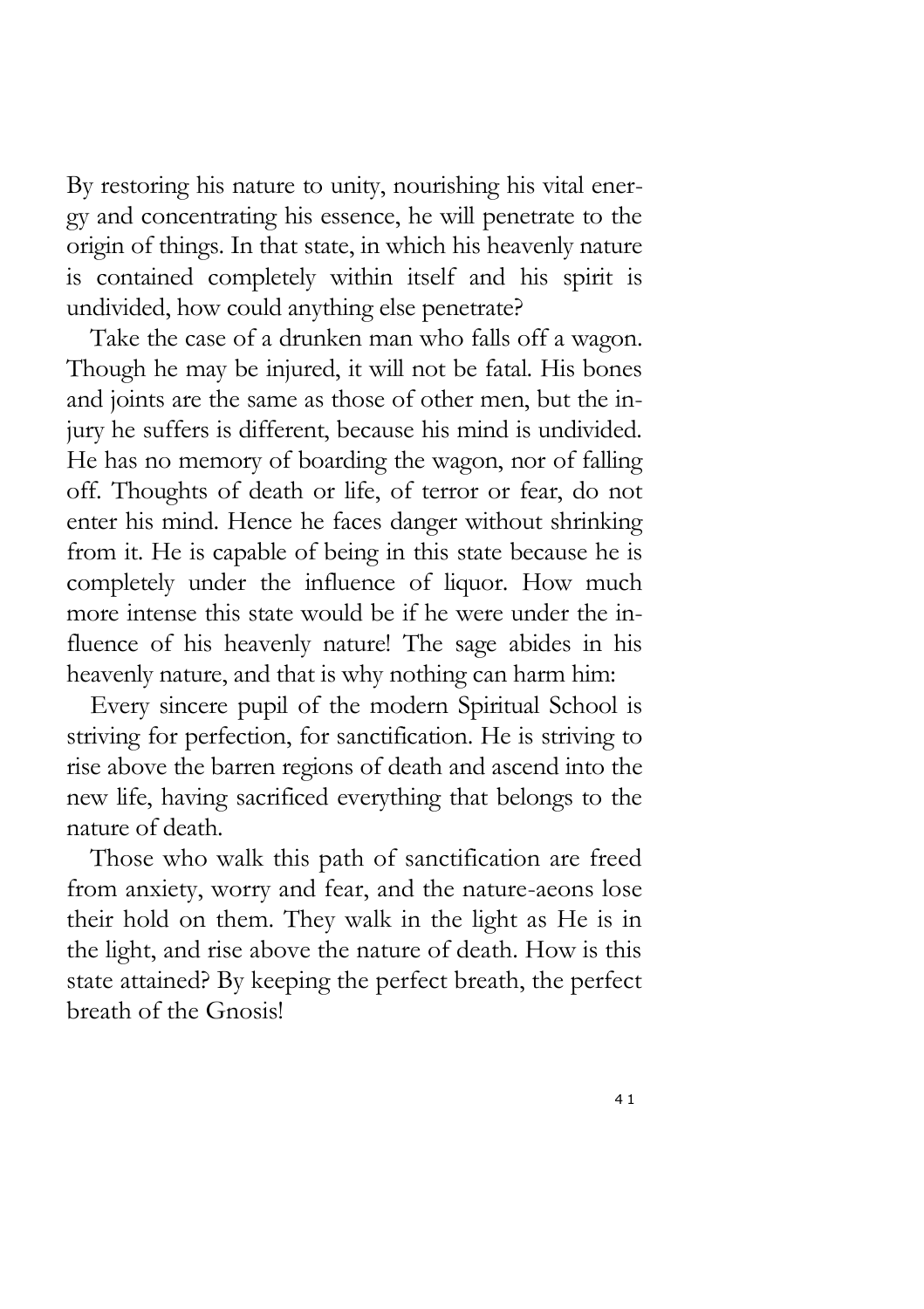People who have been influenced by occult movements, or have practised eurhythmy, for instance, may think they understands these words. But such practices do not give access to the 'new life' in the sense meant by the Spiritual School. When Yin, the border guard, talked about 'keeping the perfect breath, he was certainly not referring to mere breathing techniques.

Only by following the path of the rose can one be linked with the breath of life, with the astral forces of the Gnosis. Via the rose of the heart, the sternum is made receptive to the new respiration and, in time, the brain's magnetic system will also begin to respire in the nature of eternal life. This process of change unfolds gradually, systematically and harmoniously. A person to whom it has been granted to live out of the divine breath knows that this is not achieved by the practice of exercises or techniques, and neither is it the result of courage or endurance.

Chuang Tzu gives us the following explanation: everything in this nature has form, sound and colour; it is a nature of forms in every shape and variety; it is the nature of space and time, in which every manifested thing is `separate, even when it is 'the same'. No two creatures of space and time can be exactly the same. Even if two creatures replicate each other exactly, they are nevertheless separate from each other; they remain isolated, autonomous, and thus absolutely strange to one another. They are only objects of sense; they are phenomena, things.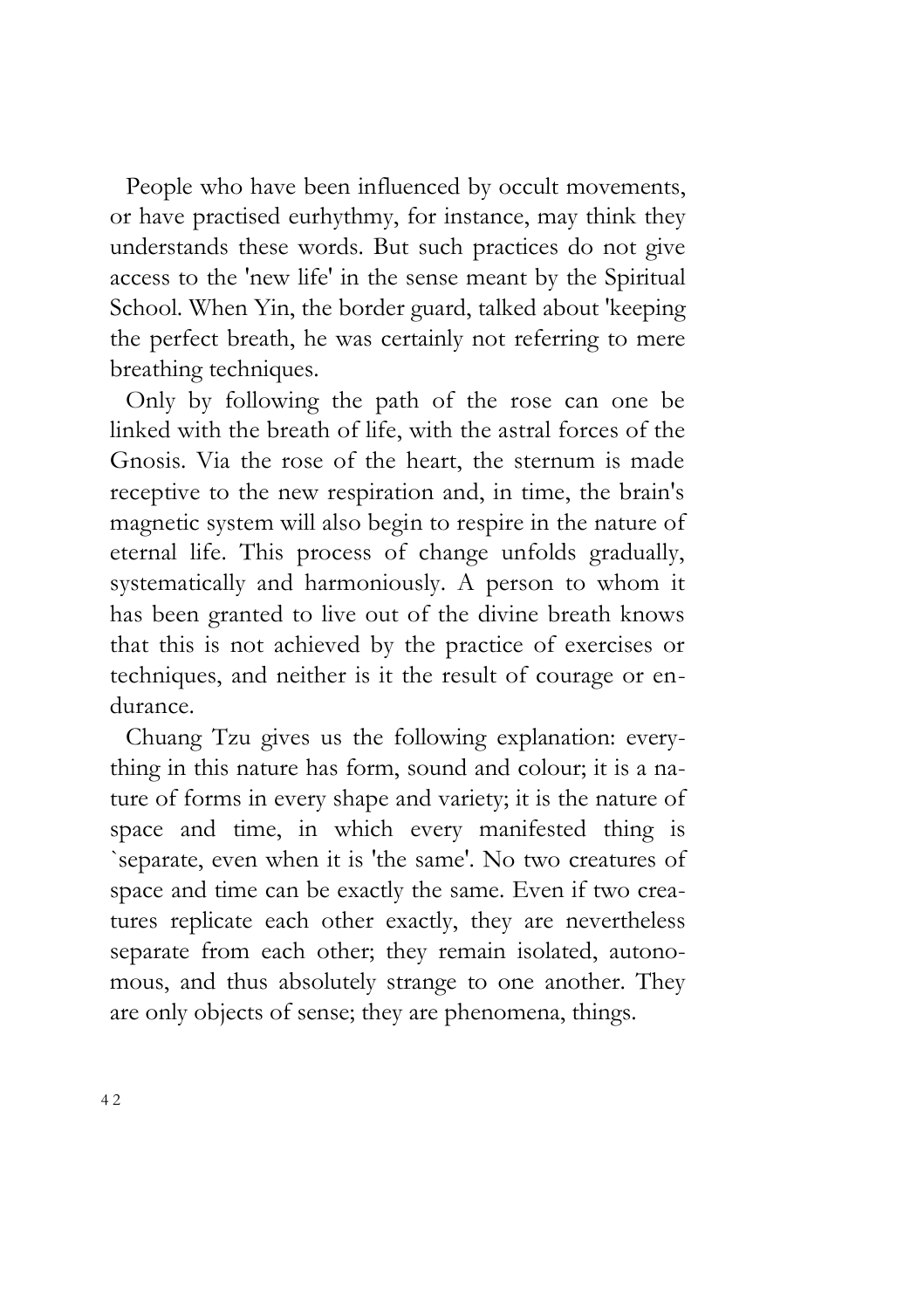When the human being has followed the path of return to the new life right to the end, he is perfect, and in that final phase there is not one part of him that is not totally beyond form and change, beyond all the aspects and phenomena of the order of time and space. It is not possible to form any image of such an existence, even though it is an actual state of being. Neither should we think of any kind of glorified form, for the new human being in his absolute state is an entity beyond form. Being unbounded, he exists in the illimitable.

Those who begin to inhale the perfect breath of life enter a process of growth that will lead them from the dialectical `something' to the divine `nothing. Once engaged in that process, they become increasingly free of the limitations and phenomena of the form-world of time and space until, in the end, nothing can withstand them any longer. They will be able to occupy the place assigned to them without ever leaving it. Free of matter, free of the reflection-sphere, free of every dialectical sense-object, and yet an `I am', they will remain hidden in trackless time.

By following the path of the rose and inhaling the perfect breath, the human being's original relationship with the Gnosis is gradually restored. So if a person is following the path of the rose, how could any other thing trouble him?

If you find this explanation too abstract, think of someone who is befuddled and benumbed by liquor. Thoughts of death or life, terror or fear, do not enter his mind. He